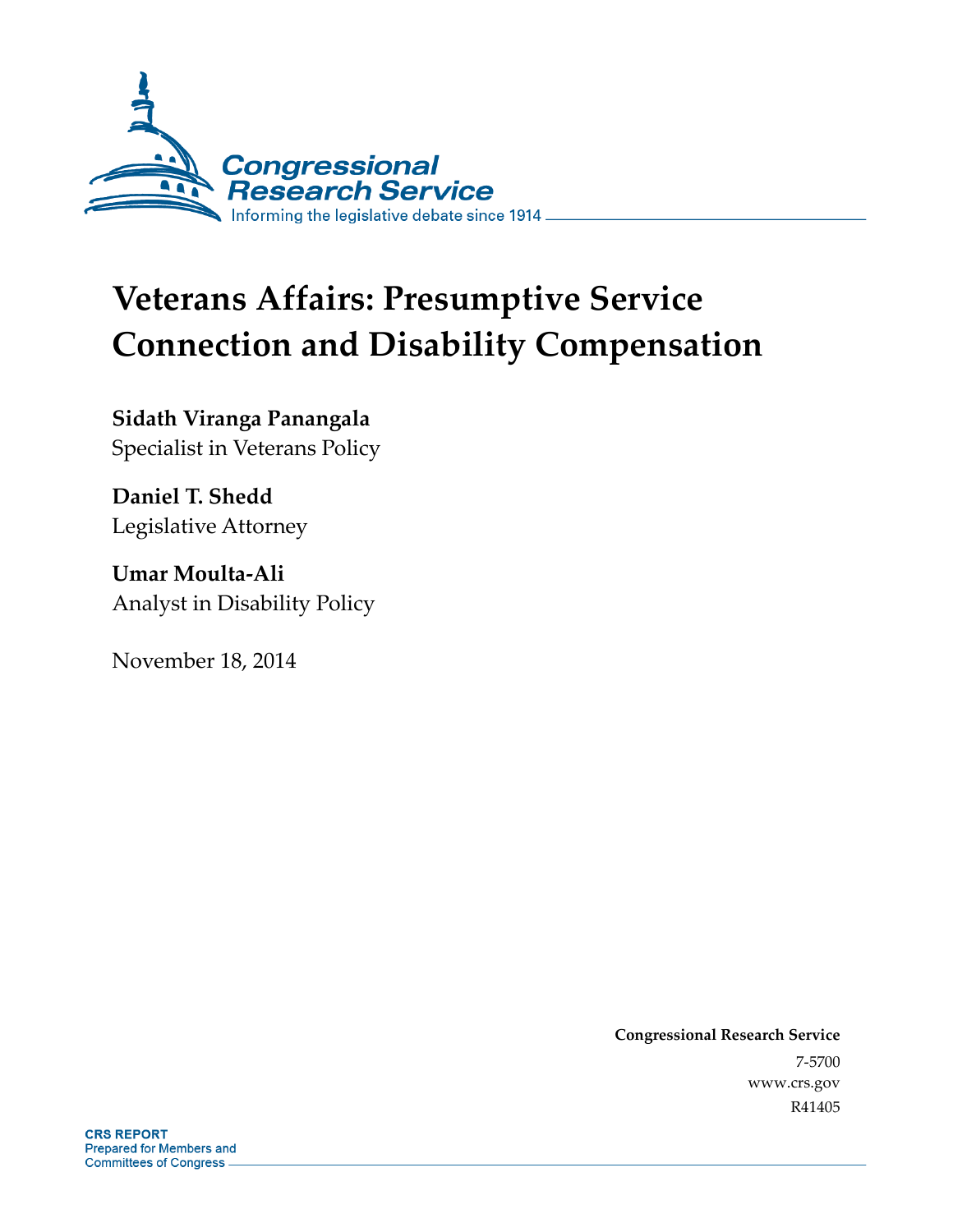## **Summary**

The United States has provided benefits in varying degrees to those who have worn the uniform and suffered disabilities in service to the nation. In general, a veteran is entitled to compensation for disabilities incurred in or aggravated during active military, naval, or air service. It should be noted that not all persons who served in the military are considered veterans for purposes of veterans benefits. Veterans could meet the burden of proving that their disabilities are serviceconnected through their military records, which may clearly describe and document the circumstances and medical treatment for an injury or an illness incurred while in service as well as any resulting disability. However, where the manifestation of the disability is remote from the veteran's service and any relationship between the disability and service is not readily apparent, the burden of proving service connection can be a challenge. In such circumstances, Congress and the Department of Veterans Affairs (VA) have relied on presumptions. In the context of VA claims adjudication, a presumption could be seen as a procedure to relieve veterans of the burden to prove that a disability or illness was caused by a specific exposure that occurred during service in the Armed Forces. When a disease is designated as presumptively service-connected, the individual veteran does not need to prove that the disease was incurred during service.

The legislative history of veterans' disease presumptions dates back to 1921 when Congress established a presumption of service connection with an amendment (P.L. 67-47) to the War Risk Insurance Act (P.L. 63-193). It established presumptions of service connection for tuberculosis and neuropsychiatric disease (known today as psychosis) occurring within two years of separation from active duty military service. In the following years, additions to the presumptive list were made by regulation, executive order, and legislation. In the past 22 years, Congress has on three separate occasions created presumptive programs for three distinct groups of veterans: the socalled atomic veterans, who were exposed to radiation from above-ground nuclear tests and the atomic bombs detonated in Japan; Vietnam veterans; and Gulf War veterans. In addition, Congress has added certain disease conditions to the list of presumptions for specific groups of veterans such as former prisoners of war (POWs).

In 1991, the Agent Orange Act (P.L. 102-4) established for Vietnam veterans a presumption of a service connection for diseases associated with exposure to Agent Orange and other herbicides. For the first time, this act required the VA to contract with the Institute of Medicine (IOM) to conduct, every two years, a scientific review of the evidence linking certain medical conditions to herbicide exposure. The VA was instructed to use the IOM's findings, and other evidence, to issue regulations establishing a presumption for any disease for which there is scientific evidence of an association with herbicide exposure.

However, since an increasing proportion of service-connected disability compensation is paid through a presumptive decision-making process, some have raised several policy questions with regard to the current process. This report discusses presumptive service connection, its legislative history, and current challenges in making evidence-based determinations of presumptions. It also discusses the Agent Orange Act (P.L. 102-4) and suggests implications of the process established by the act for future presumptive service-connected determinations.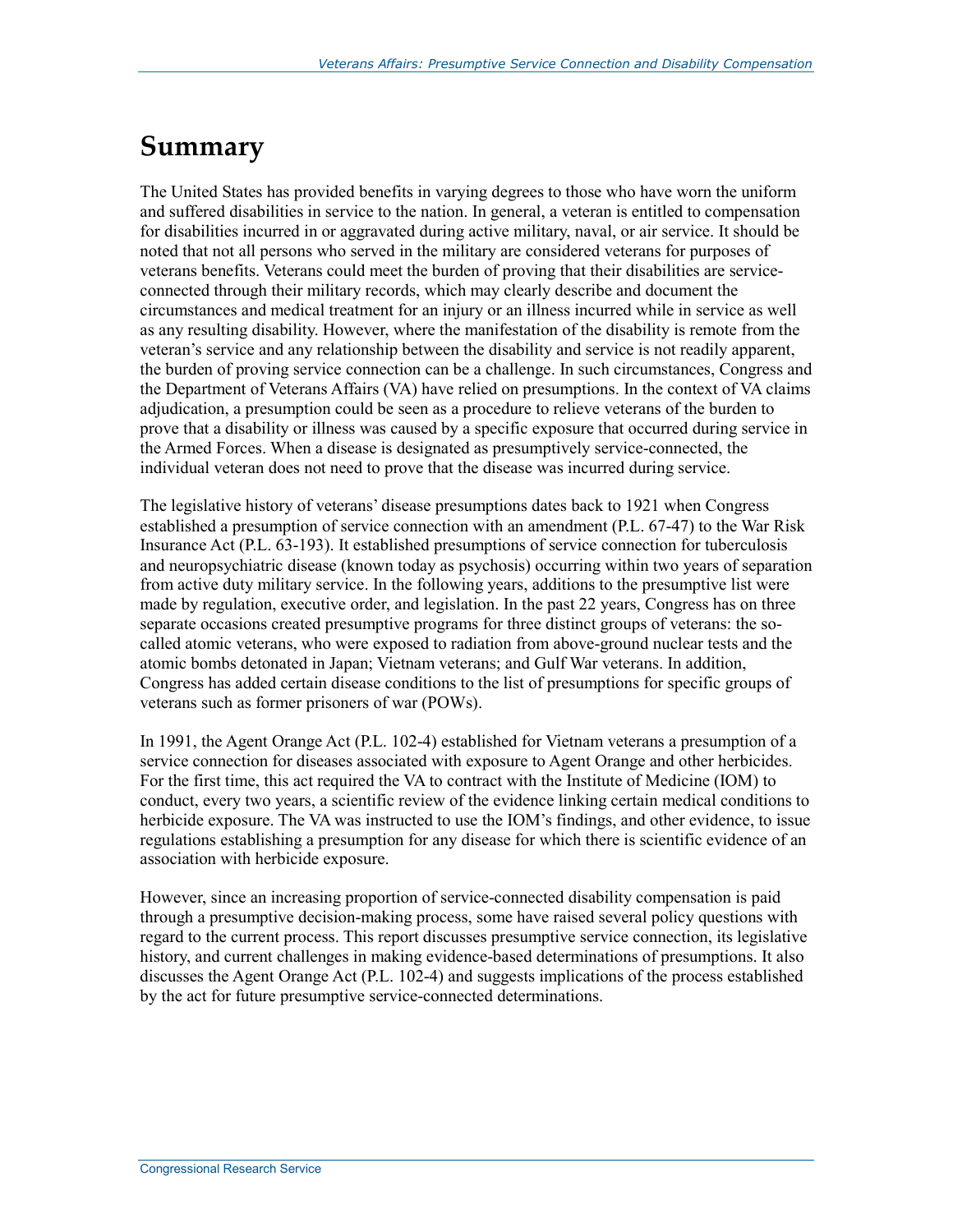## **Contents**

## **Figures**

| Figure 1. Roles of the Participants Involved in the Presumptive Disability Decision- |  |
|--------------------------------------------------------------------------------------|--|
|                                                                                      |  |

## **Tables**

| Table A-1. Presumptive Service-Connected Diseases Based on Exposure to Agent |  |
|------------------------------------------------------------------------------|--|
|                                                                              |  |

## **Appendixes**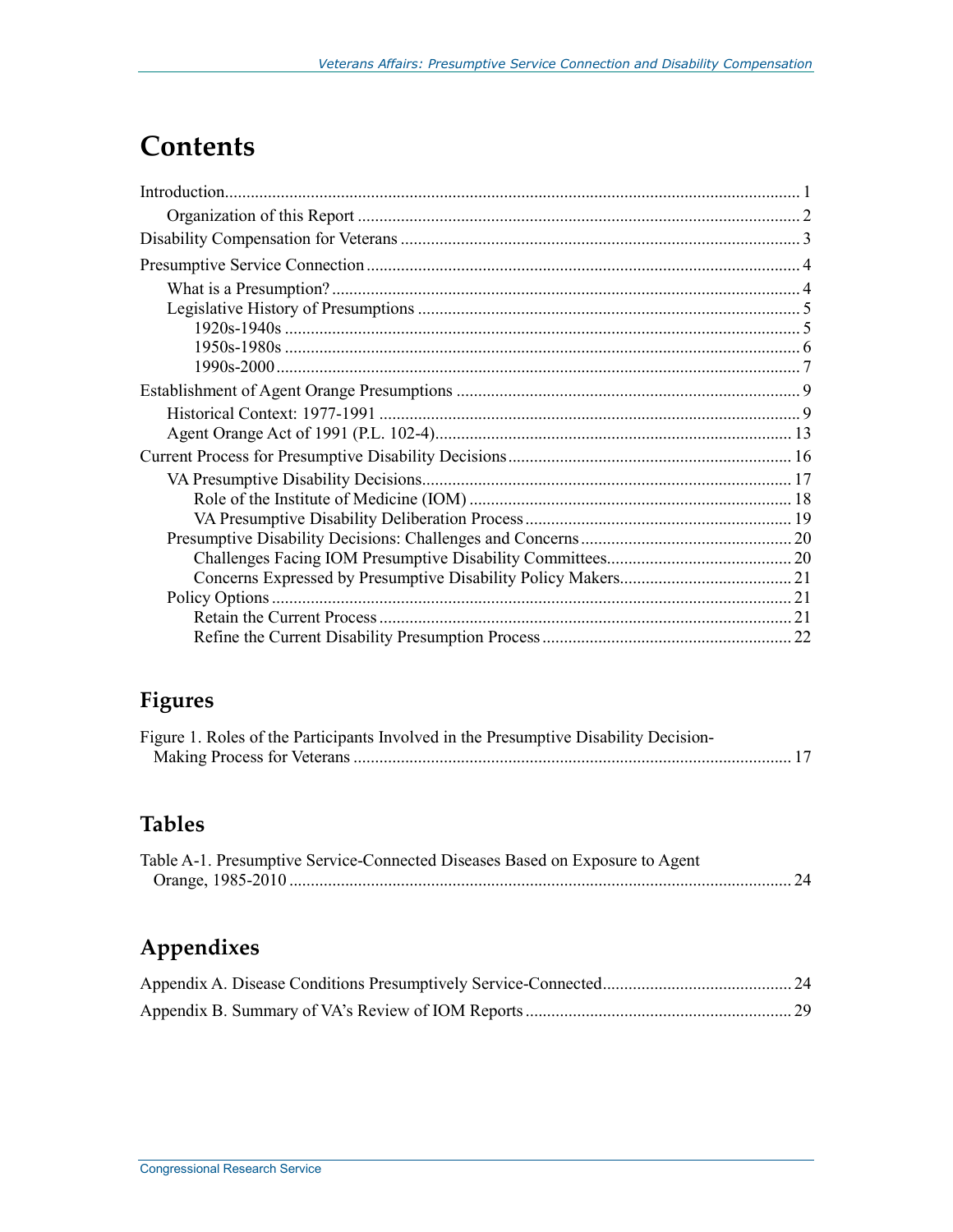## **Contacts**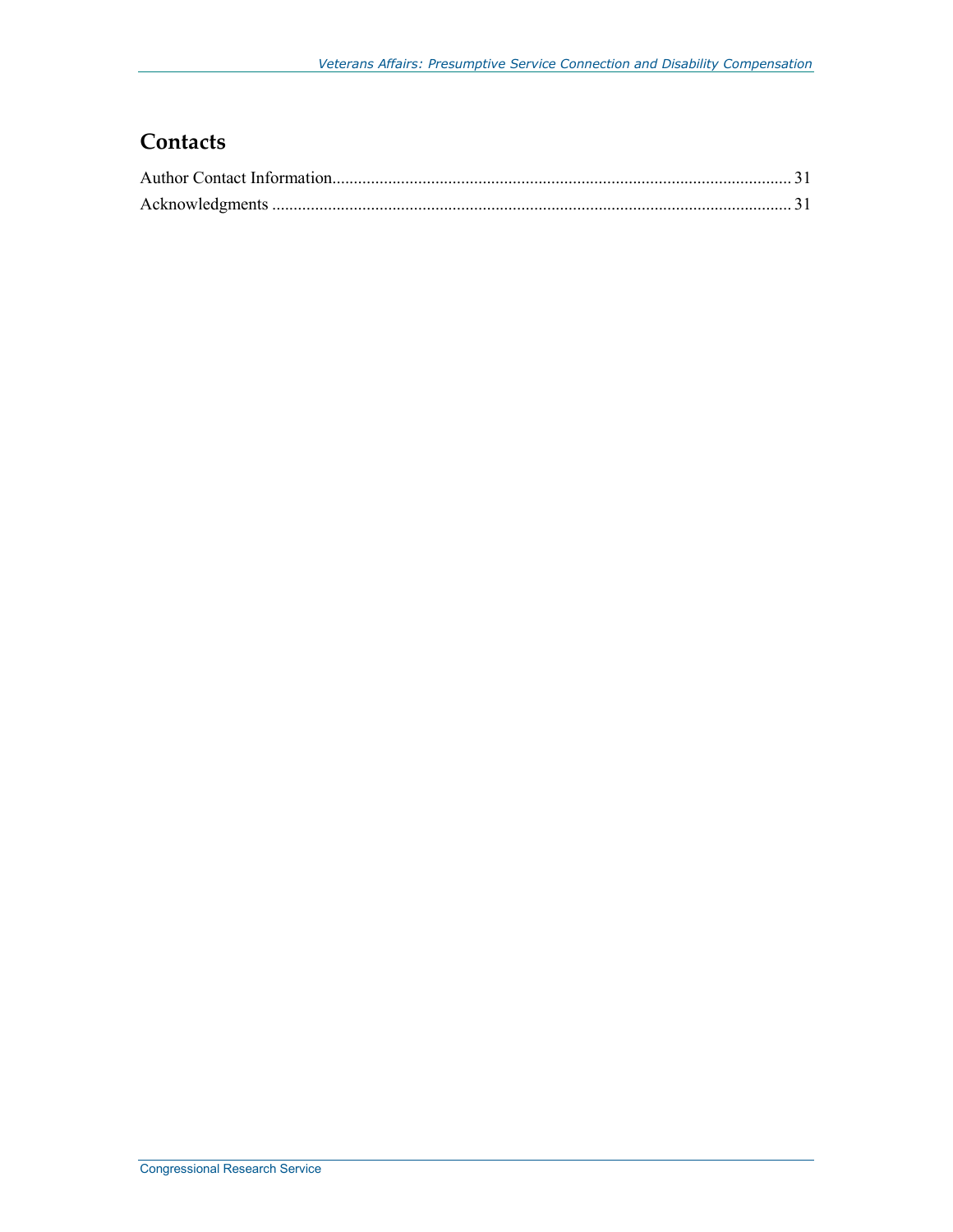## **Introduction**

Beginning with the early colonial settlements of America, the nation has provided benefits in varying degrees to those who have worn the uniform and suffered physical disabilities in service to the nation—sacrifices that are inherent to the profession of arms. In 1718, for instance, the colony of Rhode Island enacted legislation that provided benefits not only to every officer, soldier, or sailor who served in the colony's armed services, but also to the wives, children, parents, and other relations who had been dependent upon a slain servicemember. "The physically disabled were to have their wounds carefully tended and healed at the colony's expense, while at the same time an annual pension was provided to him out of the general treasury sufficient for the maintenance of himself and family, or other dependent relatives."<sup>1</sup> These benefits were continued by the Continental Congress, which passed a resolution on August 26, 1776, providing for disabled veterans to receive half of their monthly pay for life or for as long as their disability existed.<sup>2</sup> From the Revolutionary War to the current conflicts in Afghanistan, Iraq, and elsewhere,<sup>3</sup> as the nature of the nation's wars has evolved, and as the needs of each generation of veterans who fought those wars have changed, Congress has debated, legislated, and revised benefits provided to veterans.

In general, veterans are eligible for disability compensation if it can be demonstrated that the disabling condition or illness is linked to military service. Veterans could meet the burden of proving that their disabilities were service-connected through their military records, which may clearly describe and document the circumstances and medical treatment for an injury or an illness incurred while in service as well as any resulting disability.<sup>4</sup> However, where the manifestation of the disabling disease or condition is remote from the veteran's service and any relation between the disability and service is not readily apparent, the burden of proving service connection can be a challenge. In such circumstances, Congress and the Department of Veterans Affairs (VA) have relied on presumptions to ease the burden placed on the veteran. Since the early 1920s, almost every Congress has examined the issue of whether one may presume that a veteran's disability is service-connected when there is no clear evidence to establish an illness or disability is caused or

<u>.</u>

<sup>&</sup>lt;sup>1</sup> U.S. Congress, House Committee on Veterans' Affairs, *The Provision of Federal Benefits for Veterans, An Historical Analysis of Major Veterans Legislation, 1862-1954*, committee print, 84<sup>th</sup> Cong., 1<sup>st</sup> sess., December 28, 1955, H.Prt. No. 171, p. 2.

<sup>2</sup> Department of Veterans Affairs, *Veterans Benefits Administration: An Organizational History: 1776-1994*, Washington, DC, November 1995, p. 6. Although the Continental Congress passed resolutions promising benefits, it lacked the authority and resources to implement these benefit laws, and left this task to individual states.

<sup>&</sup>lt;sup>3</sup> Since the September 11, 2001, terrorist attacks, the Department of Defense (DOD) has been engaged in domestic and overseas military operations. These operations include Operation Noble Eagle, aimed at defending the U.S. homeland against terrorist attacks; Operation Enduring Freedom (OEF), which takes place principally in and around Afghanistan but also covers Guantanamo Bay (Cuba), Djibouti, Eritrea, Ethiopia, Jordan, Kenya, Kyrgyzstan, Pakistan, Philippines, Seychelles, Sudan, Tajikistan, Turkey, Uzbekistan, and Yemen; and Operation Iraqi Freedom (OIF), which focused principally on Iraq between March 19, 2003, and August 31, 2010. Operation New Dawn (OND) coincided with the change of mission for U.S. forces in Iraq and occurred between September 1, 2010, and December 31, 2011. On June 15, 2014, the President authorized U.S. Central Command to work with partner nations to conduct targeted airstrikes of Iraq and Syria as part of the comprehensive strategy to degrade and defeat the Islamic State of Iraq and the Levant, or ISIL. This operation is known as Operation Inherent Resolve (OIR) and includes Bahrain, Cyprus, Egypt, Iraq, Israel, Jordan, Kuwait, Lebanon, Qatar, Saudi Arabia, Syria, Turkey, United Arab Emirates, the Mediterranean Sea east of 25̊ Longitude, the Persian Gulf, and the Red Sea (sources: http://www.defense.gov/news/casualty.pdf and http://www.defense.gov/home/features/2014/0814\_iraq/).

<sup>4</sup> Veterans Benefits Disability Commission, *Honoring the Call to Duty: Veterans' Disability Benefits in the 21st Century*, Washington, DC, October 3, 2007, p. 444.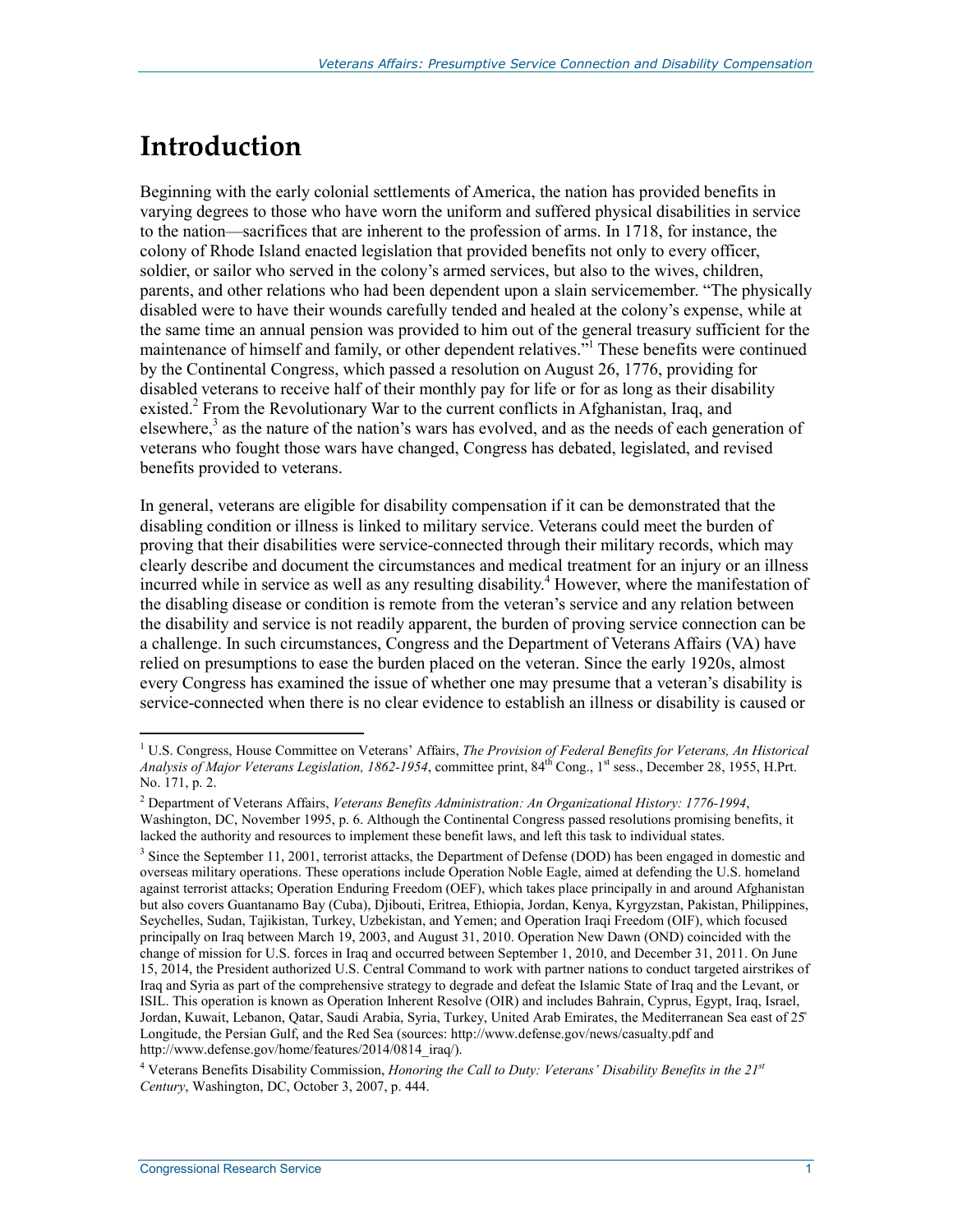aggravated by a veteran's military service. More recently, Congress and the VA have relied on scientific evidence to establish presumptions. However, when the scientific evidence is incomplete and there is uncertainty on the question of causation or if other factors such as natural aging could also contribute to disease causation, Congress and the VA are faced with the challenge of instituting a transparent and equitable process to establish presumptions to compensate veterans for service-connected conditions.

In the early 1990's at the request of the then Chairman of the Senate Committee on Veterans' Affairs, the VA prepared an analysis tracing the historical development of presumptions of service connection.<sup>5</sup> More recently, at the request of the Veterans' Disability Benefits Commission,<sup>6</sup> the Institute of Medicine (IOM) of the National Academy of Sciences (NAS) did a comprehensive study evaluating the presumptive disability decision-making process, which was released in 2008.7 Much of the interest with presumptions has focused on Vietnam veterans' exposure to Agent Orange and its contaminant dioxin.<sup>8</sup> The Veterans' Disability Benefits Commission, in its task assignment to IOM, raised some potential issues with the current process of making presumptions:

Certain studies (not even necessarily involving veterans), for example, showing that those exposed to [Agent Orange] dioxin have slightly higher rates of diabetes or prostate cancer, have resulted in an inexorable push to compensate all veterans with diabetes/prostate cancer even if it is likely that [Agent Orange] dioxin exposure is a determinative factor in only a small percentage of cases. Since it is impossible to know what role dioxin played in any particular case, all Vietnam veterans with diabetes and prostate cancer have been and are being granted presumptive service connection. Is this presumption fully supported by medical evidence? What amount of increase in occurrence rate is enough to warrant compensation? What approaches could be considered to alleviate this costly result?<sup>9</sup>

## **Organization of this Report**

1

The purpose of this report is to examine the very complex and sometimes controversial policy issue of establishing presumptive service connection. The material in it is based in large part on

<sup>&</sup>lt;sup>5</sup> Department of Veterans Affairs (VA), "Analysis of Presumptions of Service Connection," a report to the Senate Committee on Veterans' Affairs, December 23, 1993.

<sup>6</sup> The Veterans' Disability Benefits Commission was established by the National Defense Authorization Act of 2004 (P.L. 108-136), and was charged with providing a "comprehensive evaluation and assessment of the benefits provided under the laws of the United States to compensate veterans and their survivors for disability or death attributable to military service."

<sup>7</sup> National Academy of Sciences, Institute of Medicine, *Improving the Presumptive Disability Decision-Making Process for Veterans*, Washington, DC, 2008, http://www.nap.edu/catalog/11908.html.

<sup>&</sup>lt;sup>8</sup> The U.S. Air Force, from 1962 to 1971, sprayed nearly 19 million gallons of herbicides in Vietnam, of which at least 11 million gallons were Agent Orange—making it the most widely used herbicide in the war. "Agent Orange (so named because of orange color stripes on the barrels used to store and ship the chemical) was a 50-50 mixture of the herbicides 2,4,5-T and 2,4-D." This mixture was contaminated with varying concentrations of numerous dioxins, including 2,3,7,8-tetrachlorodibenzo-pdioxin (TCDD) during the manufacturing process (National Academy of Sciences, Institute of Medicine, *Veterans and Agent Orange: Health Effects of Herbicides Used in Vietnam*, Washington, DC, 1994, p. 27; and see, Alvin L. Young, *The History of the US Department of Defense Programs for the Testing, Evaluation, and Storage of Tactical Herbicides*, U.S. Department of Defense, December 2006, p. 8).

<sup>9</sup> National Academy of Sciences, Institute of Medicine, *Improving the Presumptive Disability Decision-Making Process for Veterans*, Washington, DC, 2008, p. 342.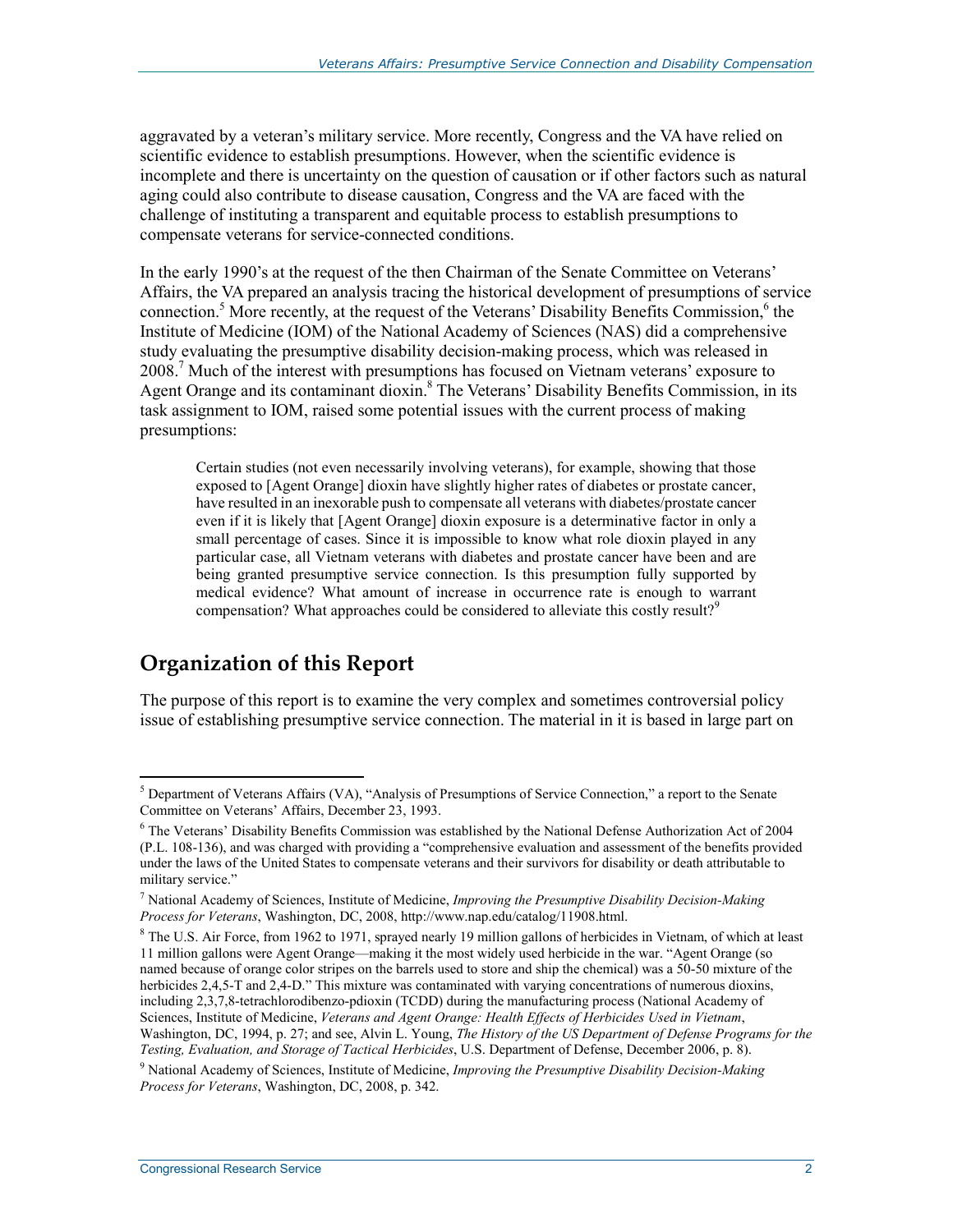VA's "Analysis of Presumptions of Service Connection," and IOM's "Improving the Presumptive Disability Decision-Making Process for Veterans" reports.

In order to provide some context to the discussion of presumptions, the first part of this report briefly discusses disability compensation and the establishment of service connection for veterans claiming disability compensation. The second part provides an overview of the legislative history of establishing presumptive service connection. Since most of the controversy about establishing presumptions of service connection is related to exposure to Agent Orange, the third part of this report examines the establishment of presumptions for conditions related to Agent Orange. This part also provides a historical overview leading up to the passage of the Agent Orange Act of 1991 (P.L. 102-4). The fourth part of the report discusses the passage of the Agent Orange Act, which set forth the current process for establishing presumptions. Lastly, it briefly discusses some options that may assist policy makers in their deliberations to make the presumptive decisionmaking process more transparent and equitable.

## **Disability Compensation for Veterans**

The purpose of disability compensation is to assist currently disabled veterans whose injuries are connected to military service $10^6$  Although a veteran may have been ill or sustained an injury while in service, the mere fact that this occurred is not compensable.<sup>11</sup> It should also be noted that not all persons who served in the military are considered veterans for purposes of veterans benefits.

Currently, there are five ways to establish that a disability is service-connected:<sup>12</sup>

- 1. Through direct service connection—that is, the facts, shown by evidence, establish that a particular injury or disease resulting in a disability was incurred while in service in the Armed Forces:<sup>13</sup>
- 2. Through aggravation during service—that is, a preexisting injury or disease will be considered to have been aggravated while in service in the Armed Forces;<sup>14</sup>
- 3. Through proximity—that is, a disability, which is proximately due to, or the result of a service-connected disease or injury which is itself considered to be service-connected.<sup>15</sup> An example would be a veteran developing cardiovascular disease due to a service-connected amputation of a lower limb.
- 4. Through a finding that the disability was caused by medical care or vocational rehabilitation provided by the Department of Veterans Affairs (VA)—disabilities

 $^{10}$  38 U.S.C. §§1110, 1131. These provisions deal with the basic entitlement for disability compensation.

<sup>&</sup>lt;sup>11</sup> For more information, see CRS Report RL34626, *Veterans' Benefits: Disabled Veterans*, by Umar Moulta-Ali et al.; and CRS Report R42324, *"Who is a Veteran?"—Basic Eligibility for Veterans' Benefits*, by Umar Moulta-Ali.

 $12$  The term "service-connected" means, with respect to disability or death, that such disability was incurred or aggravated, or that the death resulted from a disability incurred or aggravated, in line of duty in the active military, naval, or air service (38 U.S.C. §101).

<sup>13 38</sup> C.F.R. §3.303.

<sup>14 38</sup> C.F.R. §3.306.

<sup>15 38</sup> C.F.R. §3.310.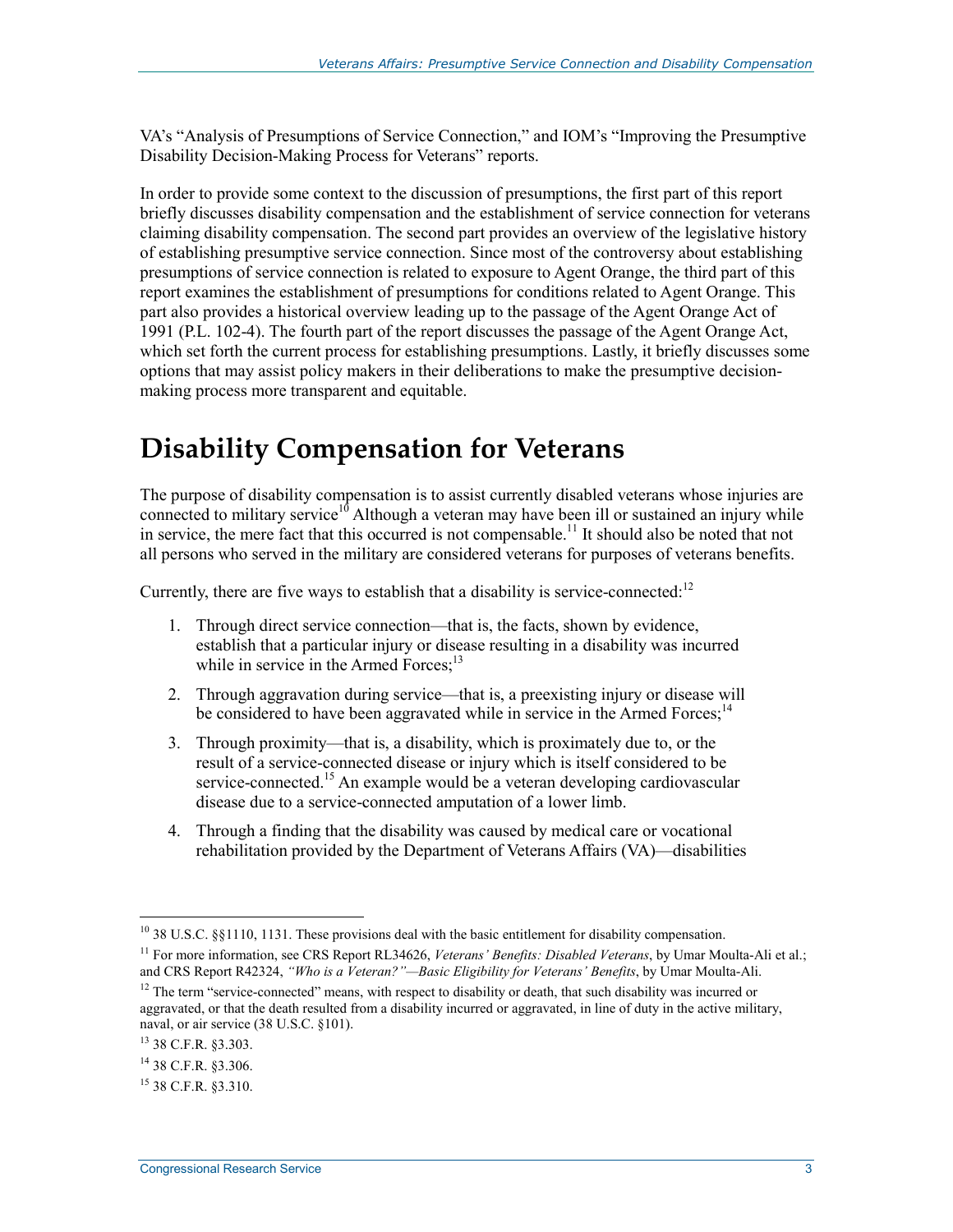caused by VA provided medical care or vocational rehabilitation are treated as if they are service-connected.<sup>16</sup>

5. Through the application of statutory presumptions—that is, certain diseases as established by law or regulation are considered to have been incurred in or aggravated by service in the Armed Forces even though there is no evidence of such disease during the period of service.<sup>17</sup>

VA has the authority to provide disability compensation to veterans by bypassing the first four criteria.<sup>18</sup> The next section discusses what a presumption is, and provides a brief legislative history of establishing presumptive service connection.

## **Presumptive Service Connection**

### **What is a Presumption?**

In the context of VA claims adjudication, a presumption relieves veterans of the burden to prove that a disability or illness was caused by a specific exposure that occurred during service in the Armed Forces. When a disease is designated as presumptively service-connected, the individual veteran does not need to prove that the disease was incurred during service. In other words, a presumption shifts the burden of proof concerning whether a disease or disability was caused or aggravated due to service from the veteran to the VA. The VA would have to demonstrate that some other intervening event caused the disability in order to rebut the presumption.

Often presumptions are applied to chronic diseases or illnesses that manifest after a period of time (sometimes many years) following service, and that may also occur in individuals who have never served. According to the VA's *Analysis of Presumptions of Service Connection:*

Generally, a legal presumption is a procedural device that shifts the burden of proof by attaching certain consequences to the establishment of certain basic evidentiary facts. When the party invoking a presumption establishes the basic fact(s) giving rise to the presumption, the burden of proof shifts to the other party to prove nonexistence of the presumed fact. A presumption, as used in the law of evidence, is a direction that if fact A (e.g., manifestation within the specified period of a disease for which a presumption of service connection is available) is established, then fact B (service connection) may be taken as established, even where there is no specific evidence proving fact B (i.e., no medical evidence of a connection between the veteran's disease and the veteran's military service).<sup>19</sup>

<sup>16 38</sup> U.S.C. §1151.

<sup>17 38</sup> C.F.R. §3.307.

<sup>18 38</sup> U.S.C. §501(a)(1).

<sup>&</sup>lt;sup>19</sup> Department of Veterans Affairs (VA), "Analysis of Presumptions of Service Connection," a report to the Senate Committee on Veterans' Affairs, December 23, 1993, p. i.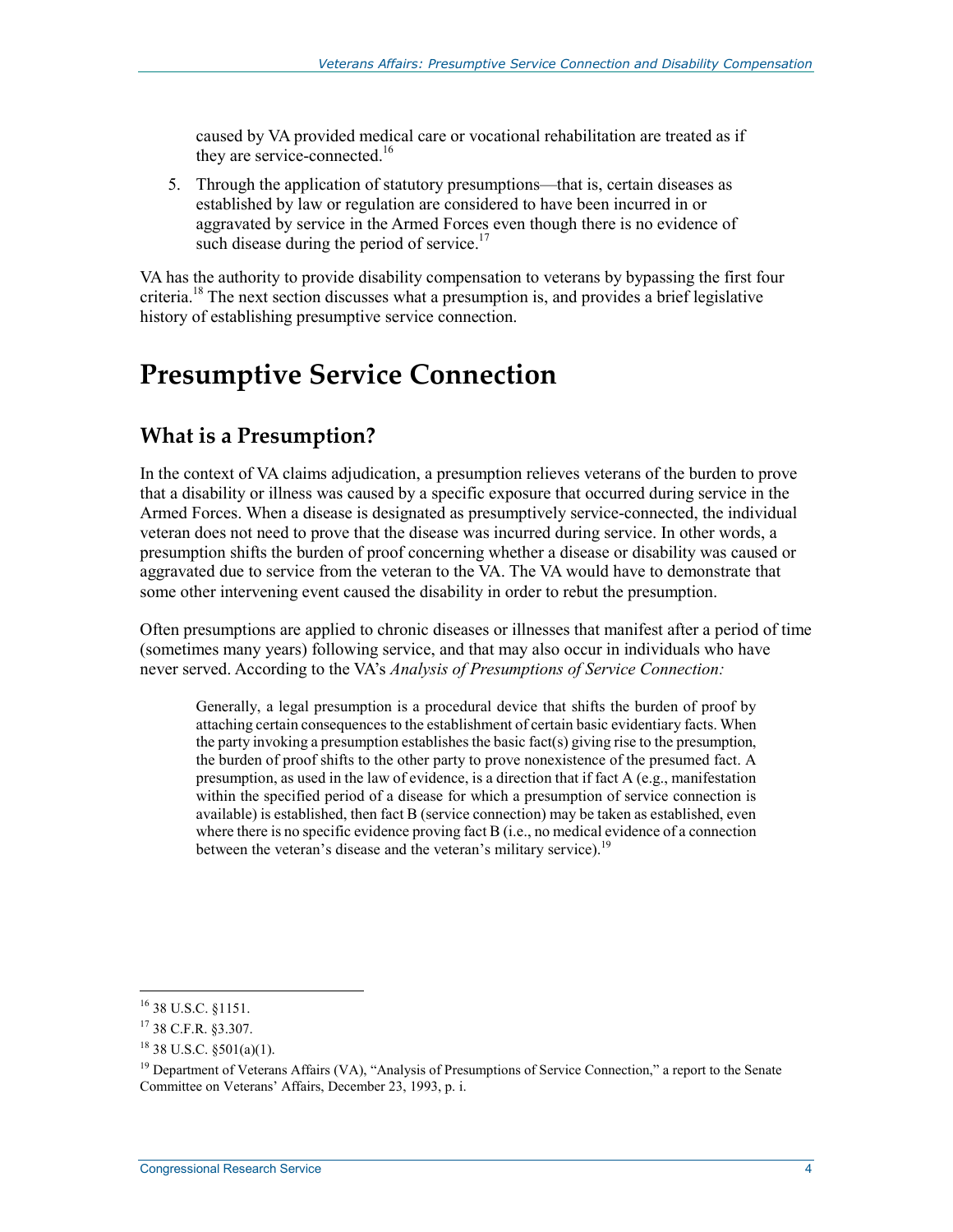### **Legislative History of Presumptions**

The legislative history of veterans' disease presumptions dates back to 1921 when Congress, to ease the decision-making process in VA disability compensation adjudications, used its authority to establish service connection on a presumptive basis. Below is a synopsis of major legislation.

#### **1920s-1940s**

The first legislation that specifically established a presumption of service connection was the amendment of August 9, 1921, (P.L. 67-47) to the War Risk Insurance Act (P.L. 63-193). This amendment, among other things, established presumptions of service connection for active pulmonary tuberculosis and neuropsychiatric disease (later known as psychosis) occurring within two years of separation from active duty military service. Prior to the passage of P.L. 67-47, disability compensation for World War I veterans was payable only for a disability directly related to military service. Broadly, the intent of this liberalization legislation was that "as the period beginning with the end of the war lengthened it became increasingly difficult to establish service connection for some ailments, particularly tuberculosis and neuropsychiatric disease."<sup>20</sup> The amendments to the War Risk Insurance Act also gave the then Veterans Bureau authority to establish rules and regulations to carry out provisions in the act. This allowed the agency to promulgate regulations establishing presumption of service connection for certain diseases. As stated in VA's *Analysis of Presumptions of Service Connection:* 

Regulation No. 11 provided that chronic constitutional diseases, other than active pulmonary tuberculosis or neuropsychiatric disease, becoming manifest within one year following the date of separation from active service would be considered as incurred in service or aggravated by service unless there were affirmative evidence to the contrary or evidence establishing that some intercurrent disease or injury which is a recognized cause of the disorder was suffered between the date of separation from service and the onset of the chronic disease.<sup>21</sup>

The next major piece of legislation that established presumptions of service connection was the World War Veterans Act of 1924 (P.L. 68-242) enacted on June 7, 1924. This act made important changes to existing laws on presumptions related to tuberculosis and mental illness. Among other things, this act added the following three diseases to the list of presumptive diseases: dysentery (amebic) (tropical disease added as chronic disease); paralysis agitans (now known as Parkinson's disease); and encephalitis lethargica. Furthermore, this act removed requirements that a veteran must show diagnosis by a medical examination conducted by a medical officer of the then Veterans Bureau or duly qualified physician within the presumptive period. "This provision alone brought within the purview of the legislation thousands of veterans who [until then] had been unable to connect their disabilities with the service so as to be eligible for compensation and [medical care]."<sup>22</sup>

<sup>1</sup> 20 U.S. Congress, House Committee on Veterans' Affairs, *The Provision of Federal Benefits for Veterans, An Historical Analysis of Major Veterans Legislation, 1862-1954, committee print, 84<sup>th</sup> Cong., 1<sup>st</sup> sess., H. Prt. No. 171,* December 28, 1955 (Washington: GPO, 1955), p. 21.

<sup>&</sup>lt;sup>21</sup> Department of Veterans Affairs (VA), "Analysis of Presumptions of Service Connection," a report to the Senate Committee on Veterans' Affairs, December 23, 1993, p. 10.

<sup>&</sup>lt;sup>22</sup> U.S. Congress, House Committee on Veterans' Affairs, The Provision of Federal Benefits for Veterans, An Historical Analysis of Major Veterans Legislation, 1862-1954, committee print, 84<sup>th</sup> Cong., 1<sup>st</sup> sess., House Committee (continued...)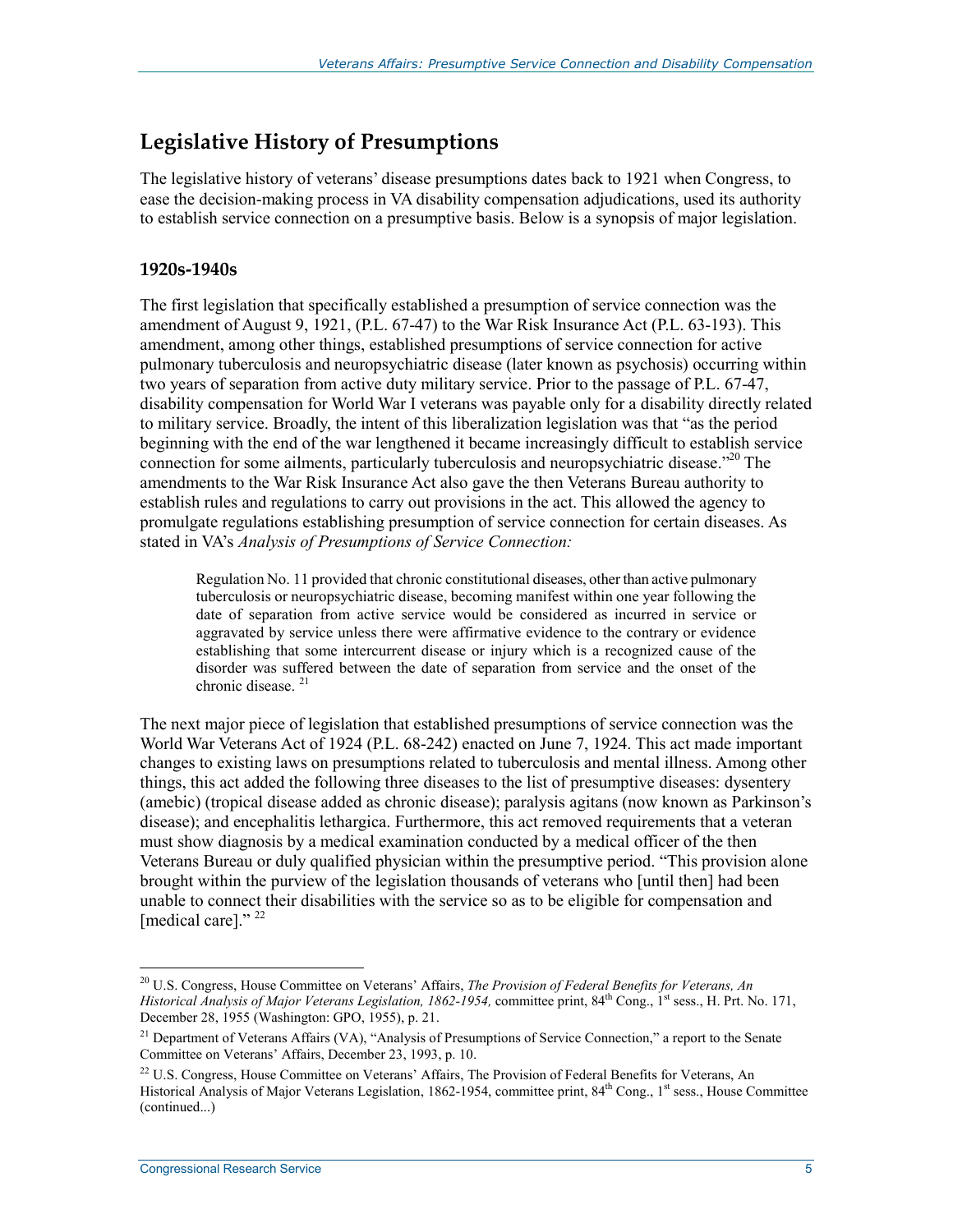Between the passage of the World War Veterans Act of 1924 and the act to establish a presumption of service connection for chronic and tropical diseases (P.L. 80-748), several additions were made to the list of presumptive diseases through regulation and executive order. With the enactment of P.L. 80-748 on June 24, 1948, the chronic disease and tropical disease categories were significantly expanded through the codification of presumptive diseases that were previously established by regulation and executive order. Moreover, P.L. 80-748 authorized the VA to add additional chronic diseases to the list. In leading up to the passage of P.L. 80-748, the Administrator of VA asserted that the VA rather than Congress was better suited to decide which disease or disease conditions should be made presumptive:

It is believed that extreme care should be exercised in augmenting the list of diseases to be afforded the presumption. It is the view of the Veterans' Administration that this can best be accomplished by continuing the existing Veterans Regulation No. 1(a), part I, paragraph I(c), and administrative authority to make the medical and adjudicatory determinations.

Determination governing the selection of diseases to be included under the regulation is essentially one of an involved medical and adjudicatory nature. If a list of diseases is provided by statute it is suggested that the consideration of additions to the present list or subsequent additions to any statutory list would require detailed technical considerations by the Congress which in the opinion of the Veterans' Administration can best be handled administratively. Considering all the facts and circumstances, it is believed that your committee will desire to consider the inadvisability of introducing statutory presumptions of service connection for specific diseases.<sup>23</sup>

#### **1950s-1980s**

With the passage of the Veterans Benefits Act of 1957 (P.L. 85-56), Congress codified all laws affecting veterans benefits including the existing list of presumptions and expanded this list by incorporating various presumptions of chronic diseases and disease categories that had been established by regulation and were in effect at that time. At the time P.L. 85-56 was enacted on June 17, 1957, there were 40 chronic diseases or disease categories and 17 tropical diseases that were presumptively service-connected. The 1960s did not see any significant legislative or regulatory changes affecting presumptions of service connection.

The next major legislative change occurred with the enactment of P.L. 91-376 in August 1970. This law established a presumption of service connection for seven categories of diseases and conditions for any veteran held as a prisoner of war (POW) in World War II, the Korean conflict, or the Vietnam War, and who suffered from dietary deficiencies, forced labor, or inhumane treatment in violation of the terms of the Geneva Conventions of July 27, 1929, and August 12, 1949.

It should be noted that up until the late 1970's all the statutory presumptions specified a time period in which a disease or illness needed to have manifested itself. Typically this period was up to one year after separation from active service.

<sup>(...</sup>continued)

Print No. 171, December 28, 1955 (Washington: GPO, 1955), p. 23.

<sup>23</sup> U.S. Congress, Senate Committee on Finance, *Veterans Chronic and Tropical Diseases–Presumption of Service Connection*, report to accompany H.R. 3889, 80<sup>th</sup> Cong., June 7, 1948.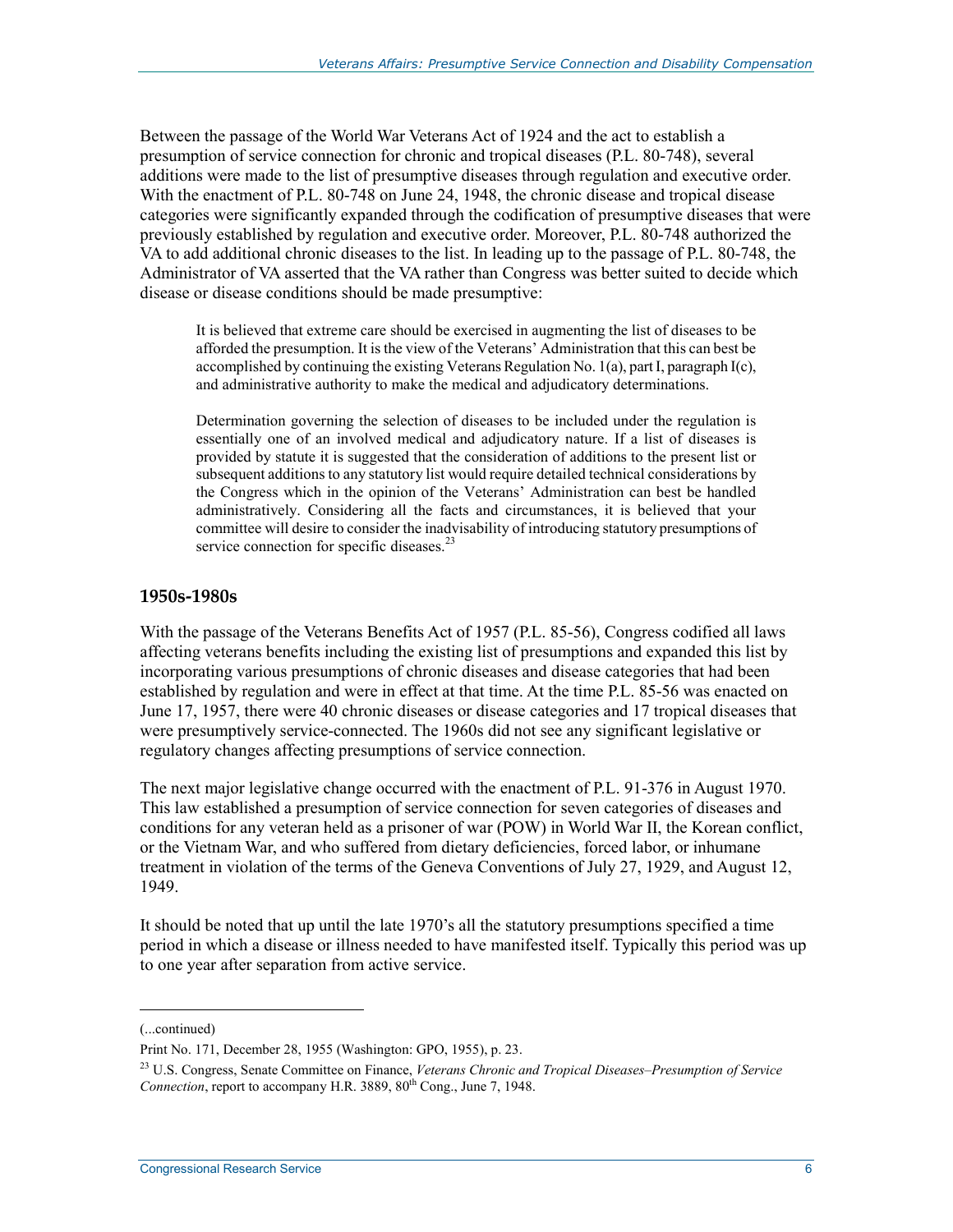In August 1981, Congress passed the Former Prisoner of War Benefits Act of 1981 (P.L. 97-37). This act, among other things, modified the list of statutory presumptions associated with POW status and also changed the presumptive period for eligibility. The Veterans' Compensation and Program Improvements Amendments of 1984 (P.L. 98-223); the Veterans' Benefits Improvements and Health Care Authorization Act of 1986 (P.L. 99-576); and the Veterans' Benefits and Services Act of 1988 (P.L. 100-322) expanded the list of diseases in former POWs for which a presumption of service connection was made. Prior to the passage of the Veterans' Health Care, Training and Small Business Loan Act of 1981 (P.L. 97-72), veterans who complained of Agent Orange-related illnesses were at the lowest priority for treatment at VA medical facilities because these conditions were not considered service-connected. P.L. 97-72 elevated Vietnam veterans' priority status for health care at VA facilities by recognizing a veteran's own report of exposure as sufficient proof to receive medical care unless there was evidence to the contrary.

After taking into consideration the "apprehension and concern among some Vietnam veterans and their families…to the alleged ill-health effects among some Vietnam veterans…to exposure to the dioxin in Agent Orange,<sup>324</sup> Congress passed the Veterans' Dioxin and Radiation Exposure Compensation Standards Act of 1984 (P.L. 98-542). The act required the VA to develop regulations for disability compensation for Vietnam veterans exposed to Agent Orange. Veterans seeking compensation for a condition they thought to be related to herbicide exposure had to provide proof of a service connection that established the link between the exposure and the disease onset. P.L. 98-542 also authorized disability compensation payments to Vietnam veterans for the skin condition chloracne, which was linked to Agent Orange exposure in numerous epidemiologic studies.<sup>25</sup> This law also established a program to provide disability compensation to radiation-exposed veterans who participated in the U.S. atmospheric atomic tests or in the U.S. occupation of Hiroshima and Nagasaki, Japan. Similar to veterans exposed to Agent Orange, these so-called atomic veterans also had to provide evidence of exposure to receive compensation.

In response to atomic veterans' complaints about the difficulty of getting compensation under P.L. 98-542, Congress in 1988 enacted the Radiation-Exposed Veterans' Compensation Act (P.L. 100- 321) which established a presumption of a service connection for 13 specified types of cancer. That list was subsequently expanded, first by legislation, later through the VA administrative action, to 21 cancers. $26$ 

#### **1990s-2000**

1

In 1991, the Agent Orange Act (P.L. 102-4) established for the first time a presumption of service connection for diseases associated with herbicide exposure (discussed in greater detail below). Under the Agent Orange Act, veterans seeking disability compensation for diseases they thought to be associated with herbicides were no longer required to provide proof of exposure. P.L. 102-4 authorized the VA to contract with the IOM to conduct a scientific review of the evidence linking certain medical conditions to herbicide exposure. According to an article published in 2005 in the

<sup>24</sup> U.S. Congress, House Committee on Veterans' Affairs, *Agent Orange and Atomic Veterans Relief Act,* Report to Accompany H.R.  $1961$ ,  $98<sup>th</sup> Congress$ ,  $2<sup>nd</sup> sess$ ., H.Rept.  $98-592$ .

<sup>25</sup> National Academy of Sciences, Institute of Medicine, *Veterans and Agent Orange: Health Effects of Herbicides Used in Vietnam*, Washington, DC, 1994, p. 678.

<sup>26</sup> For further information, see CRS Report RL33927, *Selected Federal Compensation Programs for Physical Injury or Death*, coordinated by Sarah A. Lister and C. Stephen Redhead.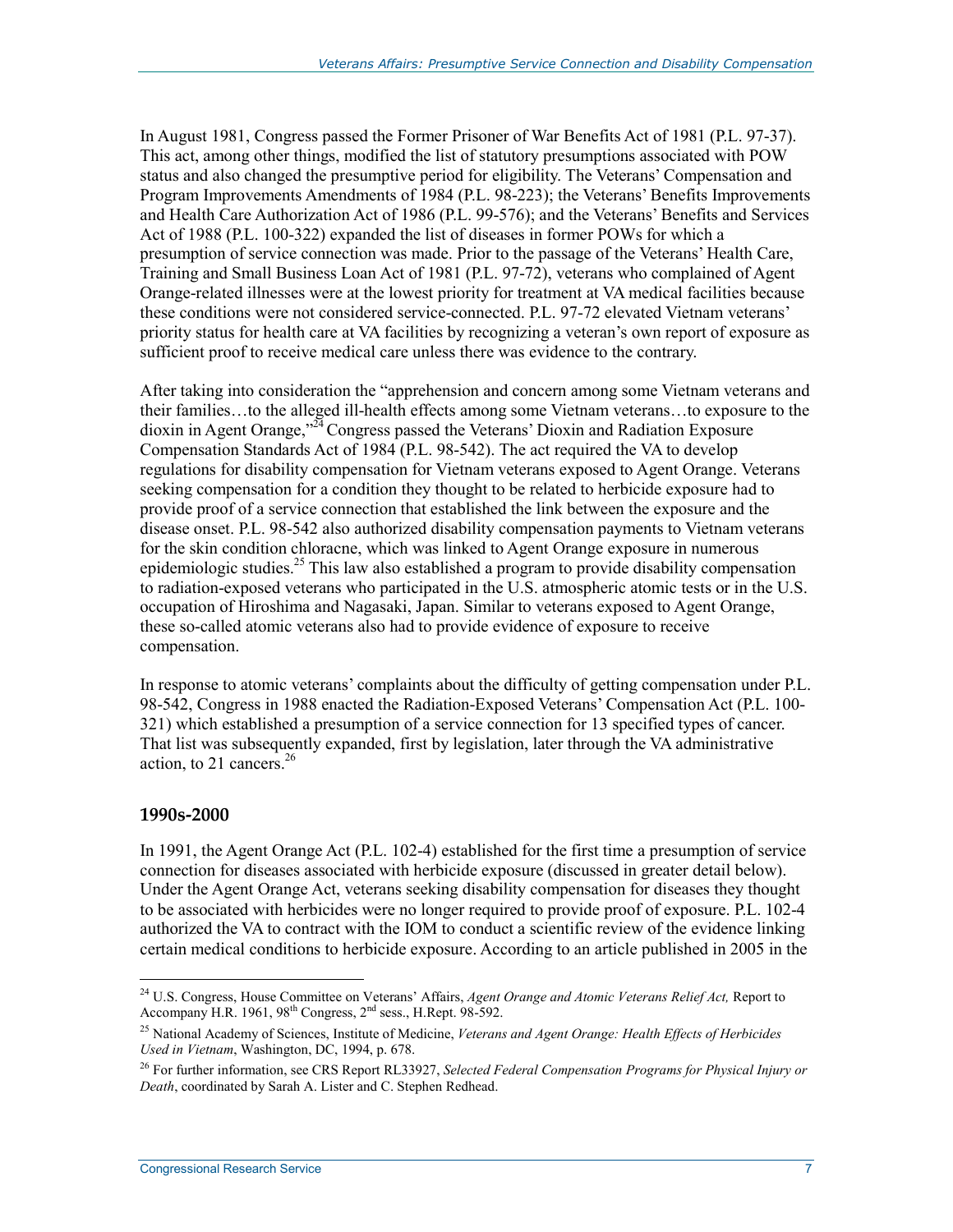*Journal of Law and Policy*: "The [IOM] process has become an essential step in ensuring that new service connection presumptions command scientific credibility."<sup>27</sup>

The Veterans' Radiation Exposure Amendments of 1992 (P.L. 102-578) amended P.L. 100-321 by adding two more cancers to the presumptive list. This expansion of the list of cancers was based on the "Biological Effects of Ionizing Radiation V" (BEIR V) report by the National Academy of Sciences.<sup>28</sup> The law also repealed the disability compensation requirement that diseases suffered by radiation-exposed veterans must be manifested within 40 years of exposure.

During the mid-1990's, Congress examined disability compensation issues pertaining to Persian Gulf War<sup>29</sup> veterans. In November 1994, Congress enacted the Persian Gulf War Veterans' Benefits Act (P.L. 103-446), allowing the VA to pay compensation benefits to veterans for Gulf War–related disabilities caused by undiagnosed illnesses. This act also codified the VA's regulatory presumptions based on exposure to herbicides for these types of cancer: Hodgkin's disease, multiple myeloma, and respiratory cancers; and porphyria cutanea tarda, a metabolic disease (must occur within one year of exposure).

In 1998, Congress enacted the Persian Gulf War Veterans Act of 1998 (P.L. 105-277), and the Veterans Programs Enhancement Act of 1998 (P.L. 105-368). Similar to the Agent Orange presumptive program, these laws mandated regular and thorough reviews of the scientific and medical literature relevant to the health of Gulf War veterans by the IOM.

The Veterans Education and Benefits Expansion Act of 2001 (P.L. 107-103) expanded the definition of "qualifying chronic disability" to include a "medically unexplained chronic multisymptom illness (such as chronic fatigue syndrome, fibromyalgia, and irritable bowel syndrome) that is defined by a cluster of signs or symptoms."<sup>30</sup> Furthermore, the Veterans Benefits Act of 2003 (P.L. 108-183) provided a presumption of service connection for cold weather injuries, traumatic arthritis, and certain psychiatric disabilities in former POWs, without regard to length of interment. The Veterans' Housing Opportunity and Benefits Improvement Act of 2006 (P.L. 109-233) added atherosclerotic heart disease or hypertensive vascular disease (including hypertensive heart disease) and their complications (including myocardial infarction, congestive heart failure and arrhythmia) and stroke and its complications to the list of diseases presumed to be service-connected in former POWs.

With passage of the National Defense Authorization Act, FY2008 (P.L. 110-181), Congress established a presumption of service connection for purposes of VA medical care for any veteran of the Persian Gulf War who develops an active mental illness (other than psychosis) if such veteran develops such disability: (1) within two years after discharge or release from the active military, naval, or air service; and (2) before the end of the two-year period beginning on the last day of the Persian Gulf War.

<sup>&</sup>lt;sup>27</sup> Mark Brown, "The Role of Science in Department of Veterans Affairs Disability Compensation Policies for Environmental and Occupational Illnesses and Injuries," *Journal of Law and Policy*, vol-13, (2005).

 $^{28}$  Committee on the Biological Effects of Ionizing Radiation (BEIR), National Research Council, is part of the National Academy of Sciences.

<sup>&</sup>lt;sup>29</sup> The term "Persian Gulf War" means the period beginning on August 2, 1990, and ending on the date thereafter prescribed by Presidential proclamation or by law (38 U.S.C. §101).

 $30$  Subsection 202 (a) of the Veterans Education and Benefits Expansion Act of 2001 (P.L. 107-103), December 27, 2001.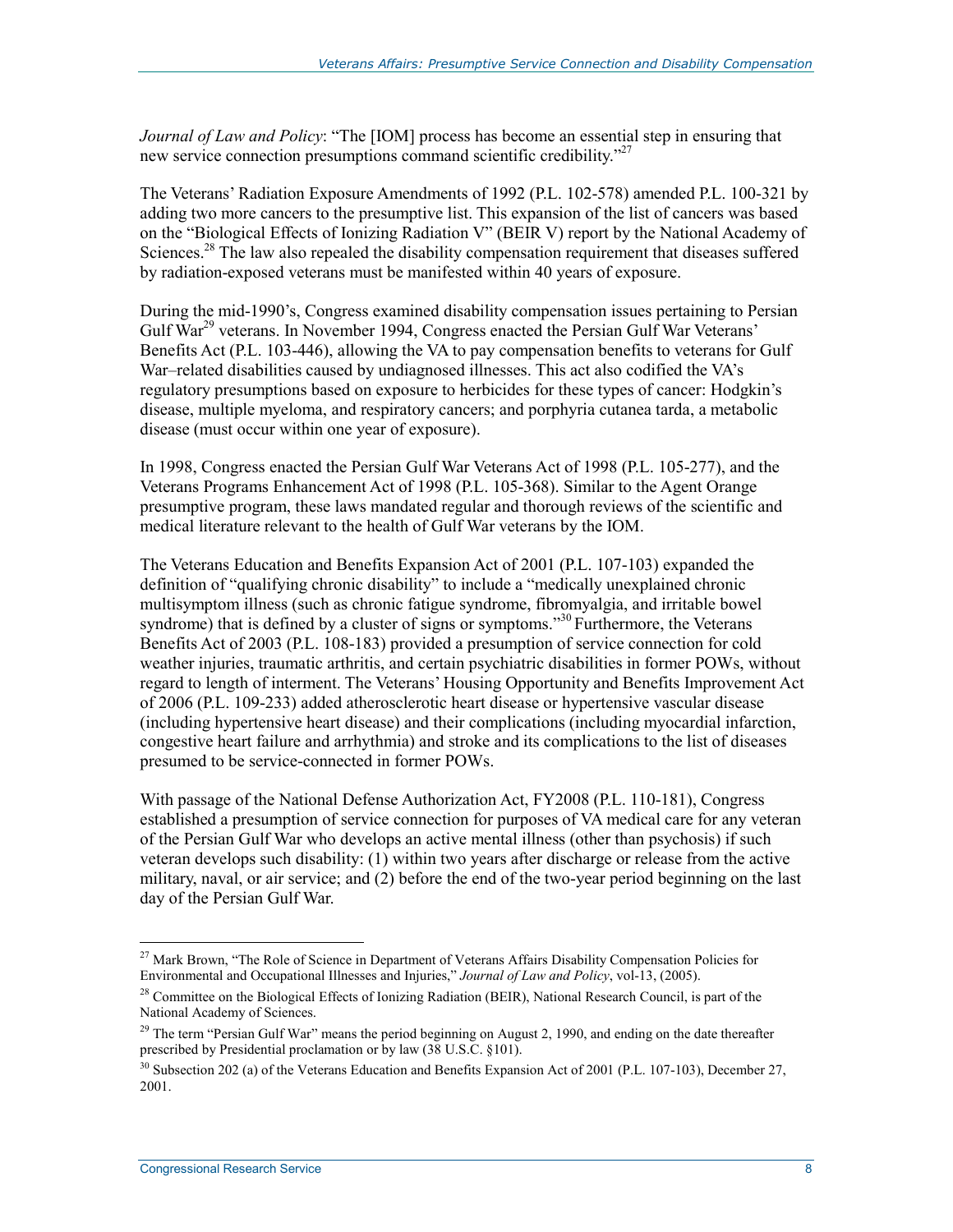On October 10, 2008, the Veterans' Benefits Improvement Act of 2008 (P.L. 110-389) was enacted. Section 106 of this law established a presumption of service connection for osteoporosis for those veterans that the VA determines to have post-traumatic stress disorder (PTSD). It should be noted that presumptive illnesses for POWs fall into two lists.<sup>31</sup> The first list requires no minimum internment period and includes diseases associated with mental trauma and acute physical trauma. Therefore, such diseases are presumptively service-connected for POWs even with a single day of captivity. The second list requires a minimum 30-day internment period, and includes diseases associated with nutritional deficiencies such as osteoporosis. Section 106 of P.L. 110-389 provides a presumptive service connection for osteoporosis for those veterans with PTSD without the 30-day minimum internment requirement.<sup>3</sup>

## **Establishment of Agent Orange Presumptions**

Nearly 40 years after the American military presence in Vietnam<sup>33</sup> ended, the controversy surrounding Agent Orange and its possible association with various illnesses of Vietnam veterans and their offspring continues unabated.<sup>34</sup> In general, no other presumption of service connection has had so many congressional hearings, or has been so extensively studied and debated as has establishment of presumption of service connection for diseases associated with exposure to Agent Orange. Therefore, this section provides a brief legislative history leading up to the passage of the Agent Orange Act in 1991 (P.L. 102-4). It is followed by a discussion of the Agent Orange Act of 1991.

### **Historical Context: 1977-1991**

The dense jungles of South Vietnam allowed Communist troops to engage in guerrilla warfare during the Vietnam War.<sup>35</sup> On December 4, 1961, President Kennedy authorized the Secretary of Defense to test the military effectiveness of defoliation.<sup>36</sup> This defoliation program in Vietnam was called "Operation Ranch Hand." The first major large-scale spraying operation, to clear enemy infiltration routes, began over the mangrove forests in the Ca Mau peninsula in the southernmost region of the Mekong Delta in September 1962.<sup>37</sup> From 1962 to 1971, the U.S. Air Force sprayed nearly 19 million gallons of herbicides in Vietnam, of which at least 11 million gallons were Agent Orange—making it the most widely used herbicide in the war.<sup>38</sup>

 $31$  38 U.S.C. §1112(b); 38 C.F.R. §3.309(c).

<sup>&</sup>lt;sup>32</sup> Department of Veterans Affairs, "Presumption of Service Connection for Osteoporosis for Former Prisoners of War," 74 *Federal Register* 44288, August 28, 2009.

<sup>&</sup>lt;sup>33</sup> The term "Vietnam era" means the following: (1) The period beginning on February 28, 1961, and ending on May 7, 1975, in the case of a veteran who served in the Republic of Vietnam during that period; (2) the period beginning on August 5, 1964, and ending on May 7, 1975, in all other cases (38 U.S.C. §101).

<sup>34</sup>Vietnam Veterans of America, *Vietnam Veterans of America Legislative Agenda & Policy Initiatives: 113th Congress*, February 2014, http://vva.org/GovAffairs/VVALegAgenda.pdf.

<sup>35</sup> Wilbur J. Scott, "Competing Paradigms in the Assessment of Latent Disorders: The Case of Agent Orange," *Social Problems*, vol. 35, no. 2 (April 1988), p. 146.

<sup>36</sup> National Academy of Sciences, Institute of Medicine, *Characterizing Exposure of Veterans to Agent Orange and Other Herbicides Used in Vietnam*, Scientific Considerations Regarding a Request for Proposals for Research, Washington, DC, 1997, p. 16.

 $37$  Ibid.

 $38$  The different types of herbicide used by U.S. forces in Vietnam were identified by a code name referring to the color (continued...)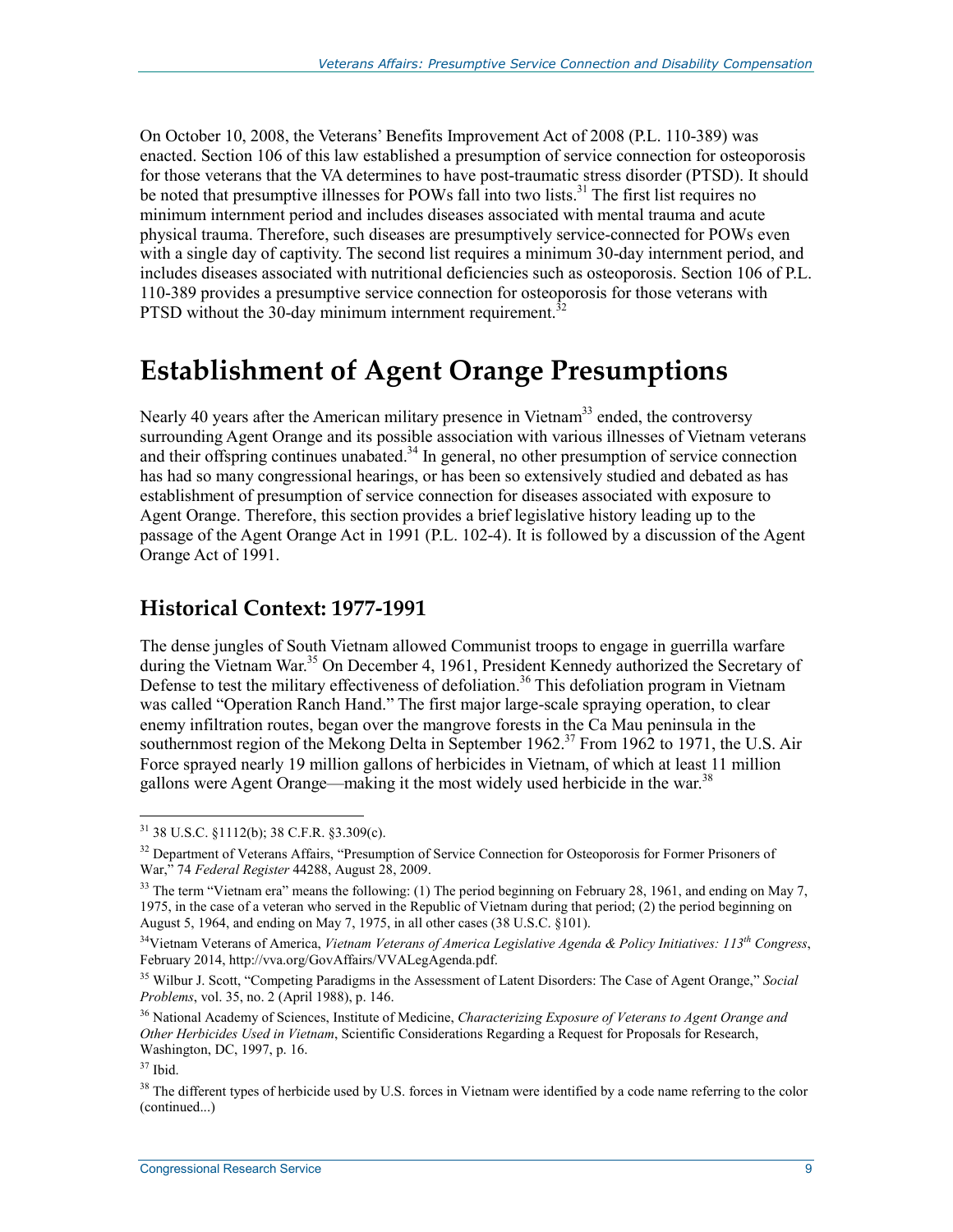In 1977, Congress first became aware of a possible link between disabilities in Vietnam veterans and exposure to Agent Orange when a VA employee charged that Agent Orange had caused a wide variety of disabling conditions and diseases.<sup>39</sup> Since that time Vietnam veterans have attributed various illnesses to Agent Orange exposure, including skin conditions, cancers, chronic diseases, birth defects in children, and numerous other ailments. Since the late 1970s, veterans have urged the VA to provide medical treatment for these disorders and many have filed for disability compensation. Initially, the Department of Defense (DOD) maintained that only a limited number of U.S. military personnel could be positively identified as having been exposed to Agent Orange in South Vietnam (i.e., the crews of aircraft that were used to spray herbicides). However, following the publication of a 1979 General Accounting Office (GAO) report documenting ground troop exposure, DOD acknowledged that ground troops were also exposed to Agent Orange.<sup>40</sup> Likewise, the VA consistently took the position that since the long-term exposure to Agent Orange was unclear, and because of scientific uncertainty of the evidence linking Agent Orange to specific illnesses, it could not compensate veterans who alleged that exposure to Agent Orange had caused their diseases. In testifying before the House Committee on Veterans' Affairs, the then Administrator of Veterans Affairs stated:

Unless or until some such latent effects of Agent Orange or its derivative components are scientifically documented there are intrinsic limitations to VA's authority to allow these [Agent Orange] claims under current law. Though I cannot emphasize enough our policy to resolve reasonable doubt as to service incurrence of disabilities in favor of claimants, there is currently no medical basis upon which adverse health effects of late-post-exposure onset can be reasonably tied to Agent Orange.<sup>41</sup>

In general, in the early days of the Agent Orange controversy issues fell into three categories:

- 1. compensation for disabilities possibly related to exposure;
- 2. answers to questions about the health effects of exposure to Agent Orange; and
- 3. access to health care for diseases that might be related to the exposure.<sup>42</sup>

From 1979 onward, Congress addressed these issues through various legislative measures. In 1979, in response to concerns expressed regarding possible delayed adverse health effects as a

<sup>(...</sup>continued)

of the band around the 55-gallon drum that contained the chemical. These included Agents Orange, White, Blue, Purple, Pink, and Green. From 1962 to 1965, small quantities of Agents Purple, Pink, and Green were used in the defoliation program (National Academy of Sciences, Institute of Medicine, *Veterans and Agent Orange: Health Effects of Herbicides Used in Vietnam*, Washington, DC, 1994, p. 27).

<sup>39</sup> U.S. Congress, House Committee on Veterans' Affairs, *Agent Orange in Vietnam: Report on Mission to Vietnam*, committee print, prepared by the Honorable Don Edwards, Member, House Veterans' Affairs Committee, to the Committee on Veterans Affairs, on his visit to Vietnam, 98<sup>th</sup> Cong., 2<sup>nd</sup> sess., January 31, 1984 (Washington: GPO, 1984), p. 1. Also see, National Academy of Sciences, Institute of Medicine, *Veterans and Agent Orange: Health Effects of Herbicides Used in Vietnam*, Washington, DC, 1994, p. 33.

<sup>40</sup> U.S. General Accounting Office, *U.S. Ground Troops in South Vietnam Were in Areas Sprayed with Herbicide Orange*, FPCD 80-23, 1979, http://archive.gao.gov/f0302/110930.pdf.

<sup>&</sup>lt;sup>41</sup> Statement of Max Cleland, Administrator of Veterans' Affairs in U.S. Congress, House Committee on Veterans' Affairs, Subcommittee on Medical Facilities and Benefits, *Oversight Hearing to Receive Testimony on Agent Orange*, 96th Cong., 2nd sess., February 25, 1980 (Washington: GPO, 1980), p. 11.

<sup>42</sup> U.S. Congress, Senate Committee on Veterans' Affairs, *Veterans' Agent Orange Exposure and Vietnam Service Benefits Act of 1989*, Report to Accompany S. 1153,  $101^{st}$  Cong.,  $1^{st}$  sess., July 24, 1989 (Washington: GPO, 1989), p. 25.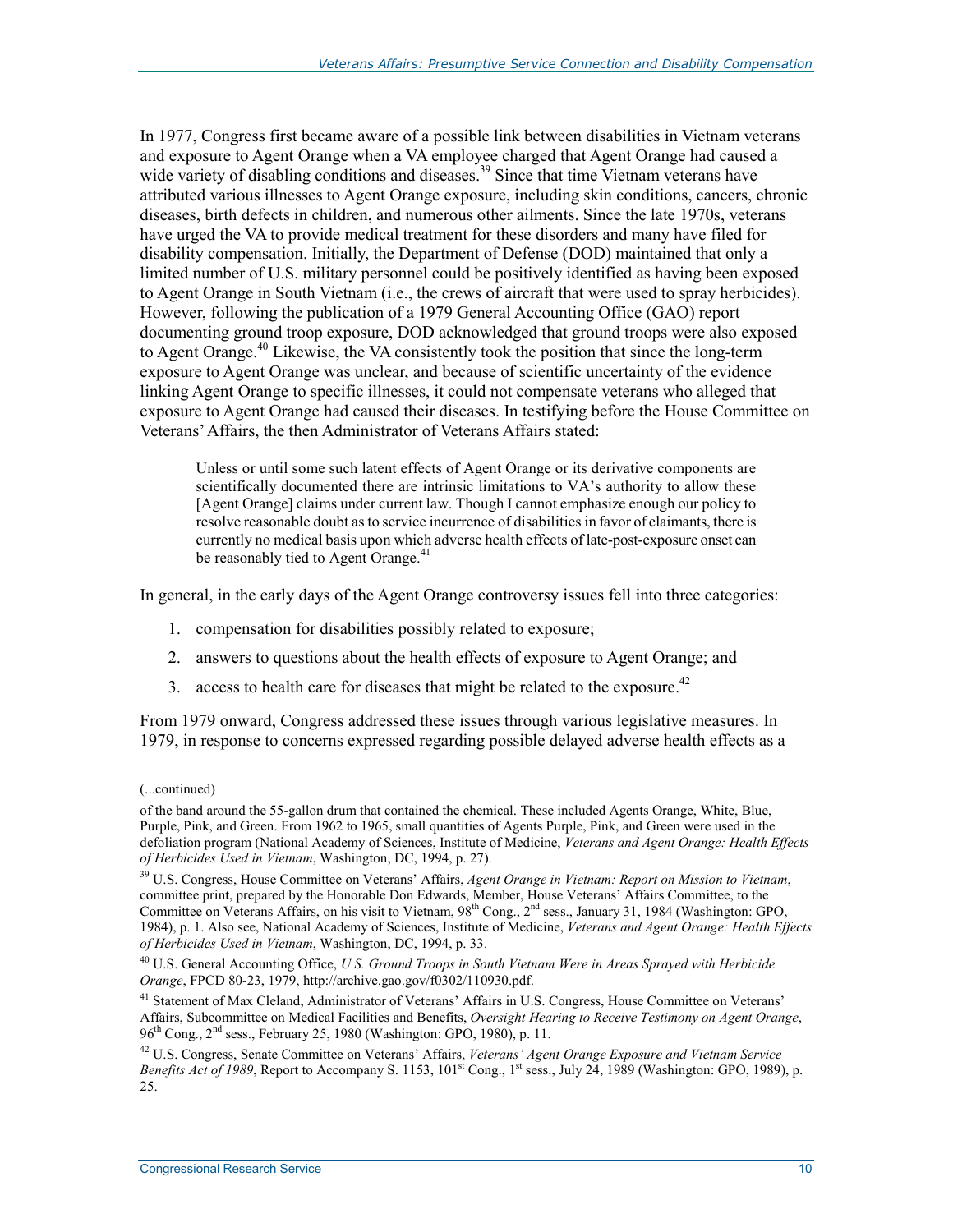result of exposure to Agent Orange, Congress enacted the Veterans Health Programs Extension and Improvement Act of 1979 (P.L. 96-151). It mandated the VA to conduct an epidemiological study of the possible health effects in veterans who served in Vietnam of exposure to dioxin as found in herbicides including Agent Orange. The scope of that study was expanded by Section 401 of the Veterans' Health Care, Training and Small Business Loan Act of 1981 (P.L. 97-72), which authorized the inclusion of an evaluation of the impact on the health of Vietnam veterans of exposure to other environmental factors which may have occurred in Vietnam. In 1983, the VA transferred to Centers for Disease Control and Prevention (CDC) the responsibility for this entire study.<sup>43</sup> Moreover, P.L. 97-72 authorized the Department to provide certain health-care services to any veteran of the Vietnam era who while serving in Vietnam may have been exposed to dioxin or to a toxic substance in an herbicide or defoliant used for military purposes. P.L. 97-72 allowed veterans to receive health care even if there was insufficient medical evidence to conclude that their medical condition was associated with exposure to Agent Orange. However, the VA did not acknowledge a link between Agent Orange and those diseases, with the exception of chloracne.<sup>44</sup>

#### According to the *VA's Analysis of Presumptions of Service Connection:*

Congress' rationale in enacting this legislation, as it related to [Agent Orange] dioxin, was that: [U]ntil the scientific community [is] able to make a determination as to the possible cause and effect relationship of the toxic herbicides utilized as defoliants in the Republic of Vietnam during the Vietnam conflict, the Veterans' Administration should do everything possible to provide the [health] care to such veterans. When a doubt exists, the doubt should be resolved in favor of the veteran.<sup>45</sup>

In addition to the scientific study mandated in P.L. 96-151 and expanded in P.L. 97-72, numerous scientific studies were conducted related to Agent Orange, and the Vietnam experience as a whole, involving the Veterans' Administration, the Environmental Protection Agency (EPA), and the Departments of Health and Human Services, Defense, and Agriculture.

However, the issue of whether to provide disability compensation to veterans exposed to Agent Orange was not taken up by Congress until 1983. In the 98<sup>th</sup> Congress several measures were introduced<sup>46</sup> that would have created presumptions of service connection for particular diseases and/or directed VA to conduct rulemaking on the subject of presumptions.<sup>47</sup> Several hearings were held in which witnesses testified and provided their views on the proposed measures. One bill, the Vietnam Veterans Agent Orange Relief Act (H.R. 1961) would have allowed for the presumption of service connection for three diseases: chloracne (a severe form of acne), soft tissue sarcomas (cancers), and porphyria cutanea tarda (disorder characterized by thinning and blistering of the skin in sun-exposed areas). The measure would have also permitted the Department to add other

<sup>&</sup>lt;u>.</u> 43 U.S. Congress, Senate Committee on Veterans' Affairs, *Veterans Agent Orange Exposure and Vietnam Service Benefits Act of 1989*, report to accompany S. 1153, 101<sup>st</sup> Cong., 1<sup>st</sup> sess., July 24, 1989, S.Rept. 101-82 (Washington: GPO, 1989), p. 27.

<sup>44</sup> Wilbur J. Scott, "Competing Paradigms in the Assessment of Latent Disorders: The Case of Agent Orange," *Social Problems*, vol. 35, no. 2 (April 1988), p. 155.

<sup>45</sup> Department of Veterans Affairs (VA), "Analysis of Presumptions of Service Connection" a report to the Senate Committee on Veterans' Affairs, December 23, 1993, p. 65.

<sup>&</sup>lt;sup>46</sup> S. 374, 98<sup>th</sup> Cong., 1<sup>st</sup> Sess. (1983); S. 786, 98<sup>th</sup> Cong., 1<sup>st</sup> Sess. (1983); S. 991, 98<sup>th</sup> Cong., 1<sup>st</sup> Sess. (1983); H.R. 1961, 98<sup>th</sup> Cong., 1<sup>st</sup>. Sess. (1983); and S. 1651, 98<sup>th</sup> Cong., 1<sup>st</sup> Sess. (1983).

 $47$  Department of Veterans Affairs (VA), "Analysis of Presumptions of Service Connection" a report to the Senate Committee on Veterans' Affairs, December 23, 1993, p.66.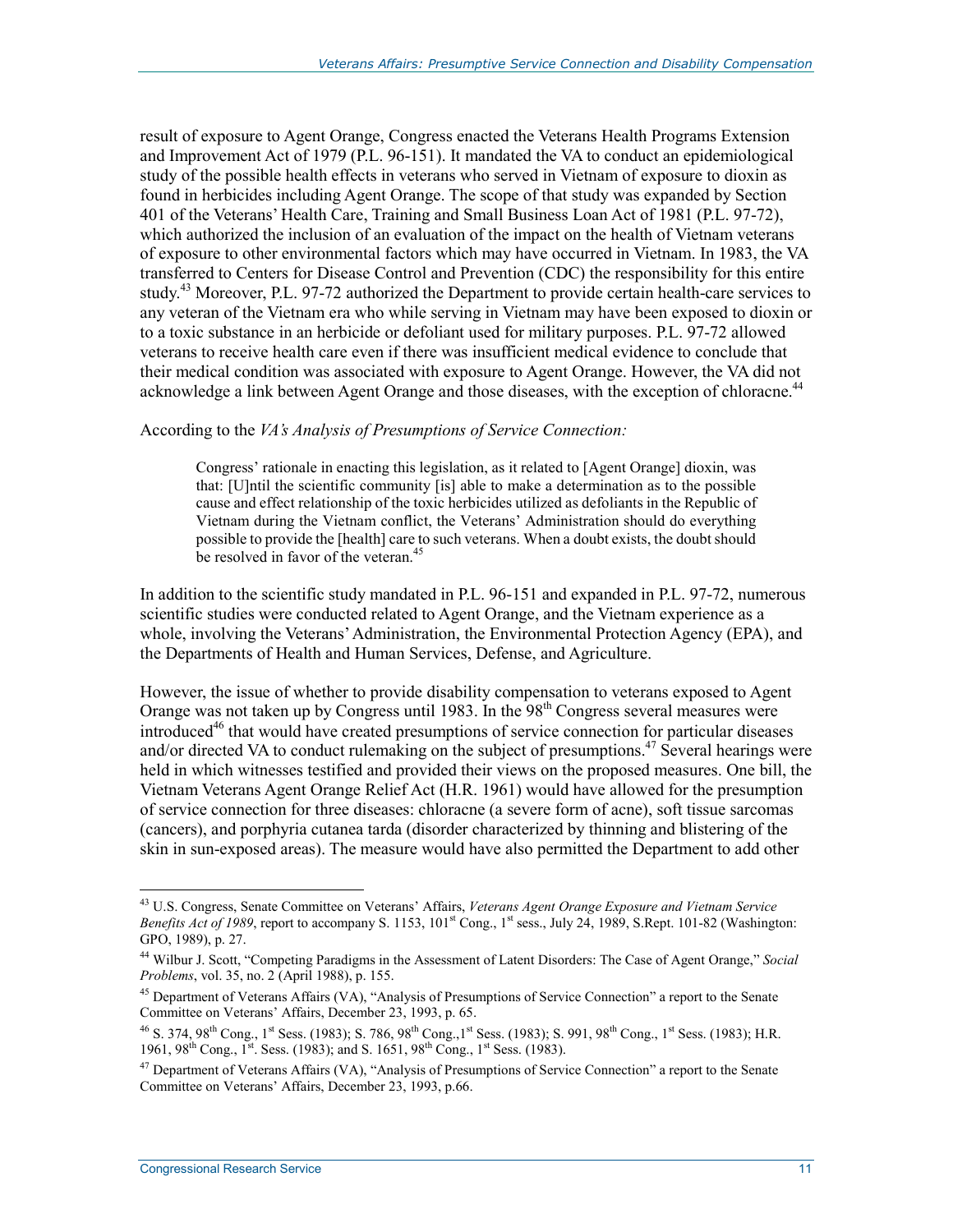medical conditions through regulations upon determination that Agent Orange may have caused them. H.R. 1961 contained a sunset clause that would have terminated the presumption upon completion of the study mandated by the Veterans Health Programs Extension and Improvement Act of 1979 (P.L. 96-151). Dozens of witnesses testified with widely divergent views on the bill.<sup>48</sup> The then Administrator of the VA opposed the measure stating that

The compensation program must be attuned to justifiable conclusions about the connection between Agent Orange exposure and disorders possibly arising from that exposure. At the same time we must do our best to avoid taking steps that have the potential for undermining the program's credibility and legitimacy because of inconclusive scientific evidence…. In view of the current state of scientific findings, enactment [of H.R. 1961] would compromise the integrity of the compensation program and engender unfounded fears among Vietnam veterans that lethal illnesses may yet befall them as a result of having answered the duty's call. <sup>49</sup>

On January 30, 1984, the House passed H.R. 1961, as amended, to provide for VA disability compensation, a presumption of service connection for the following three diseases: soft tissue sarcoma, porphyria cutanea tarda, and chloracne. As under the original bi1l, benefits would terminate one year after the CDC epidemiological study, mandated by the Veterans Health Programs Extension and Improvement Act of 1979 (P.L. 96-151), was submitted to Congress. The Senate passed a different version of H.R. 1961 on May 22, 1984. The Senate-passed version did not provide compensation to veterans exposed to Agent Orange. Rather, the Senate bill addressed the process by which the VA handles Agent Orange by establishing rulemaking guidelines to be used by the VA in adjudicating these claims. The Senate bill also provided for judicial review for both the rulemaking process and individual veterans' compensation claims. The final version of H.R. 1961 was enacted into law on October 24, 1984, as the Veterans' Dioxin and Radiation Exposure Compensation Standards Act, (P.L. 98-542).

As stated previously, P.L. 98-542 required the VA to prescribe regulations regarding the determination of service connection of disabilities of veterans who were exposed to herbicides containing dioxin while serving in Vietnam during the Vietnam era. Section 6 of the statute established the Veterans' Advisory Committee on Environmental Hazards and charged the Advisory Committee to provide the VA with evaluations of pertinent scientific studies relating to possible adverse health effects of exposure to dioxin and with recommendations for legislative or administrative action. Section 5(b) of the statute directed VA to issue regulations establishing guidelines ''governing the evaluation of the findings of scientific studies relating to the possible increased risk of adverse health effects of exposure to herbicides containing dioxin or of exposure to ionizing radiation.'' Section 5(b) further provided that the referenced evaluations of scientific studies would be made by the Administrator (now Secretary) of Veterans Affairs after receiving the advice of the Advisory Committee. Finally, Section 5(b) provided that, under the prescribed regulations, VA would make determinations as to whether, and in what circumstances, service connection would be granted for particular diseases based on a finding that a disease is associated with exposure to herbicides containing dioxin.

As this section has illustrated, the attitudes and responses of both Congress and the VA evolved over time as more information regarding Agent Orange, exposure to Agent Orange, and the long

<sup>48</sup> U.S. Congress, House Committee on Veterans' Affairs, *Agent Orange and Atomic Veterans Relief Act*, report to accompany H.R. 1961, 98<sup>th</sup> Cong., 2<sup>nd</sup> sess., January 25, 1984, p. 4.

 $49$  Ibid, p.16 and p. 20.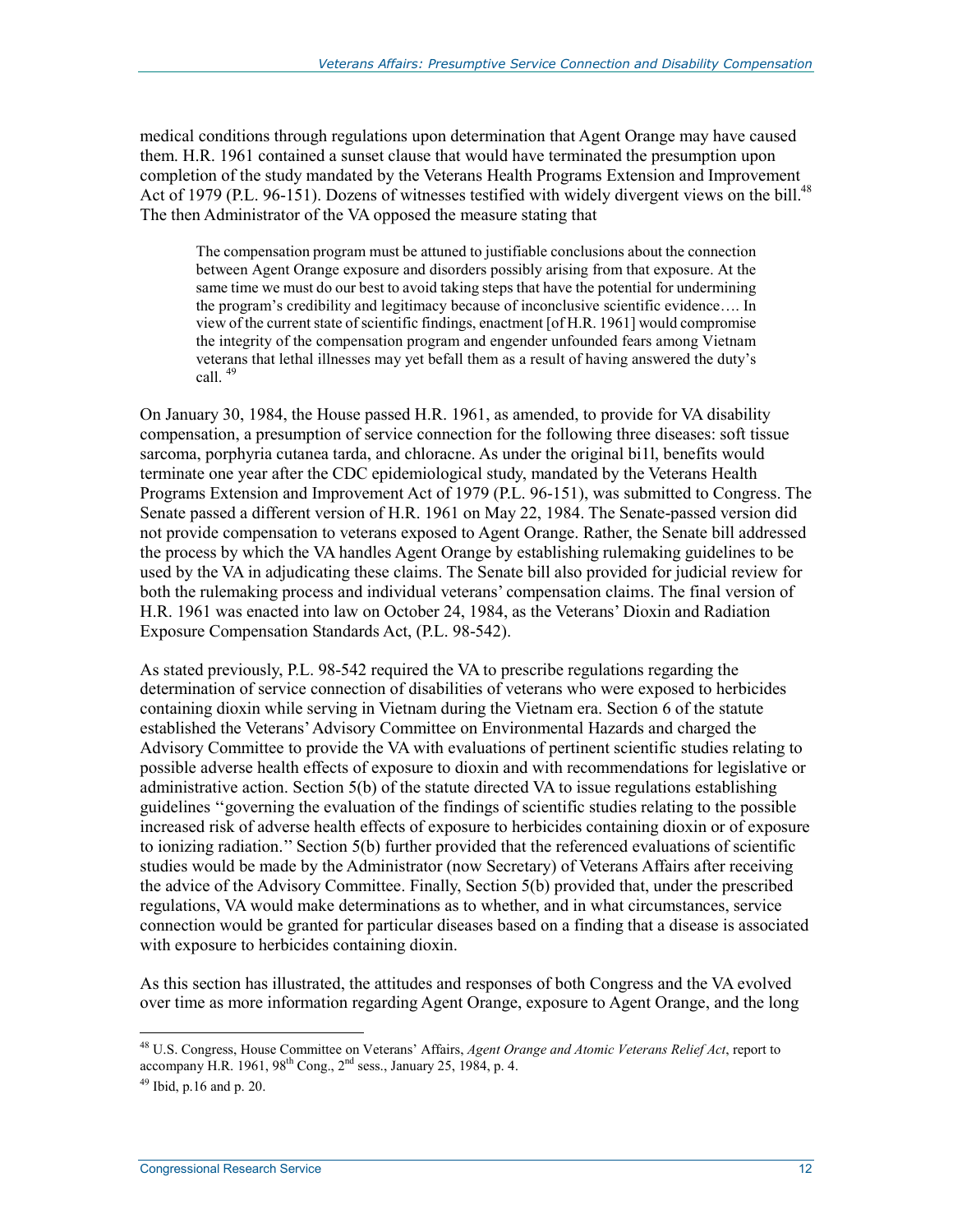range health effects became available. Congress initiated hearings to explore the impact of Agent Orange exposure on the Vietnam veterans' population. In the early days of congressional inquiry, the VA was reluctant to recognize a nexus between Agent Orange exposure and certain illnesses in the veteran population. However, this position was modified as more information became available, and as veterans sought compensation for certain illnesses. In attempting to respond to these concerns, Congress directed the VA to conduct a study of possible delayed adverse health effects in 1979 (Veterans Health Programs Extension and Improvement Act of 1979, P.L. 96-151, §307, 93 Stat. 1092, 1097).

In addition to authorizing the VA to conduct a study on the health effects of Agent Orange exposure, Congress in P.L. 97-72 directed the VA to provide priority health care to Vietnam veterans who were suffering from illnesses believed to be caused by exposure to Agent Orange in Vietnam. Congress directed the VA to provide priority healthcare to Agent Orange-exposed Vietnam veterans on an interim basis until the results of the study authorized by P.L. 96-151 became available. In 1984, five years after authorizing the Agent Orange study in P.L. 96-151, Congress enacted legislation requiring the VA to establish guidelines for deciding disability compensation claims brought by Vietnam veterans exposed to Agent Orange. The new law also required the VA to create and consult with a scientific advisory committee on the adverse health effects of dioxin exposure and, for the first time, mandated compensation payments for Vietnam veterans suffering from two diseases, chloracne and porphyria cutanea tarda, for a two-year period.<sup>50</sup>

### **Agent Orange Act of 1991 (P.L. 102-4)**

Agent Orange legislation in the  $99<sup>th</sup>$  Congress mainly dealt with studies affecting the health of Vietnam veterans rather than compensation issues. The  $100<sup>th</sup>$  Congress also continued to generally address the same issues raised in previous Congresses, specifically the on-going issue of

Ibid. at 67-71 (written testimony of Senator John Kerry before House Subcommittee on Hospitals and Health Care).

<sup>&</sup>lt;sup>50</sup> Veterans' Dioxin and Radiation Exposure Compensation Standards Act, (P.L. 98-542) As an illustration of the uncertainty surrounding the eventual codification of presumptive Agent Orange disorders, Representative Tom Ridge expressed this concern:

One of the concerns I have, I guess, is that if we look [for scientific studies] to establish with an absolute degree of medical or scientific certainty the nexus between exposure to Agent Orange and the variety of maladies that may result from that exposure, we may indeed wait 40 or 50 years [to establish presumptive Agent Orange disorders] in spite of the efforts of the VA, in spite of the efforts of other countries, in spite of all the tests we run.

*Scientific Research on the Health of Vietnam Veterans Hearing on H.R. 3486 Before the Subcomm. on Hospitals and Health Care of the H. Comm. on Veterans' Affairs*, 100<sup>th</sup> Cong. 16 (1988) (statement of Representative Thomas J. Ridge, Member, House Subcommittee on Hospitals and Health Care). Similarly, Senator John Kerry noted in written testimony before the subcommittee:

I believe that it is nothing less than wrong on the facts to tell Vietnam veterans that we cannot compensate for diseases which were caused by their exposure to Agent Orange in Vietnam. It is offensive to veterans to tell them that there is not enough "scientific evidence" to justify compensation … Our legislation [S. 1787] would establish a presumption of service connection for two of these diseases, non-Hodgkins lymphoma and lung cancer. In addition [S. 1787] would ask the National Academy of Sciences to review the evidence of the scientific studies and compile a list of other diseases which are linked to suppression of the immune system, which may be linked to dioxin or Agent Orange exposure. If appropriate, these diseases would be added and a presumption of service connection [would be] created.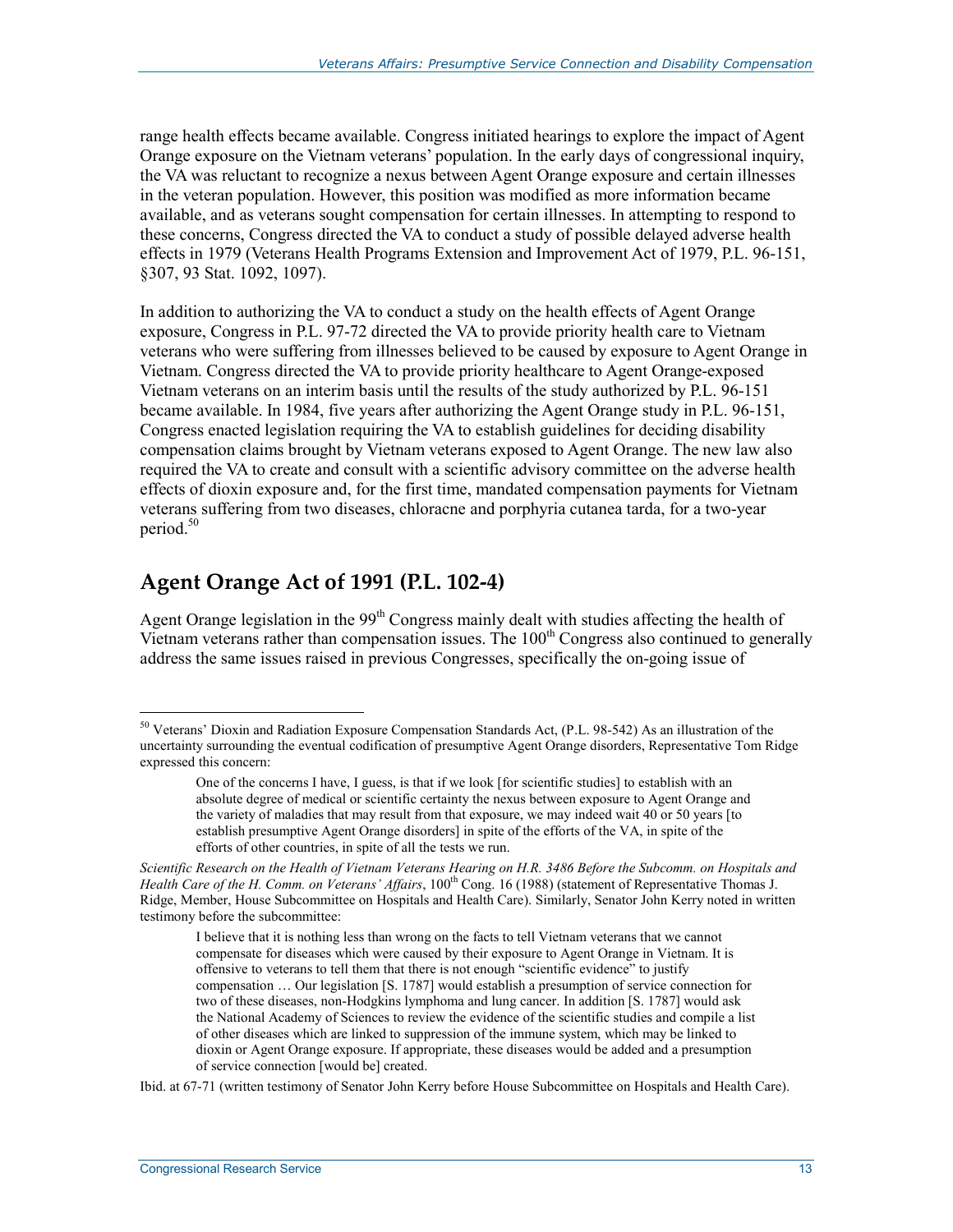determining if health problems among Vietnam veterans exposed to Agent Orange can be attributed to their exposure and how to make that determination.

Despite the passage of the Veterans' Dioxin and Radiation Exposure Compensation Standards Act, (P.L. 98-542), there were concerns among Vietnam veterans about the various scientific studies that were being conducted on the human health effects associated with herbicide exposure during Vietnam service. Furthermore, in 1989, in the case of *Nehmer et al. v. United States Veterans' Administration et a1.*51 "the court held that VA had erred in two key ways in carrying out the requirement in P.L. 98-542. First, by utilizing too high a standard for determining if there is a linkage between exposure to Agent Orange and a subsequent manifestation of a disease and, second, by failing to give the benefit of the doubt to veterans in prescribing the standards in the regulations for VA to use in deciding whether to provide service connection for any specific disease."<sup>52</sup> In response to these concerns in 1991, after numerous hearings, Congress enacted the Agent Orange Act of 1991 on February 6, 1991( P.L. 102-4). The law codified presumption of service connection for chloracne, non-Hodgkin's lymphoma, and soft tissue sarcoma (other than osteosarcoma, chondrosarcoma, Kaposi's sarcoma, or mesothelioma) associated with Agent Orange. This law also transferred the responsibility of reviewing the scientific literature concerning the association between herbicide exposure during Vietnam service and each health outcome suspected to be associated with such exposure from the VA's Advisory Committee on Environmental Hazards to the National Academy of Sciences.

Moreover, P.L. 102-4 established an entirely new process for evaluating the health effects of exposure to herbicides containing dioxin and for establishing presumptions of service connection for diseases associated with such exposure. The Agent Orange Act requires the Secretary of the VA to conduct new rulemaking proceedings to determine which diseases are sufficiently associated with exposure to Agent Orange so that veterans with approved diseases receive a presumption of service connection. The law states that

(1) Whenever the Secretary determines, on the basis of sound medical and scientific evidence, that a positive association exists between (A) the exposure of humans to an herbicide agent, and (B) the occurrence of a disease in humans, the Secretary shall prescribe regulations providing that a presumption of service connection is warranted for that disease for the purposes of this section.

(2) In making determinations for the purpose of this subsection, the Secretary shall take into account (A) reports received by the Secretary from the National Academy of Sciences under section 3 of the Agent Orange Act of 1991, and (B) all other sound medical and scientific information and analyses available to the Secretary.

(3) An association between the occurrence of a disease in humans and exposure to an herbicide agent shall be considered to be positive for the purposes of this section if the credible evidence for the association is equal to or outweighs the credible evidence against the association.<sup>53</sup>

<sup>51</sup> Nehmer v. U.S. Veterans Admin., 712 F.Supp. at 1420, 1423 (N.D. Cal. 1989).

<sup>52</sup> U.S. Congress, Senate Committee on Veterans Affairs, *Veterans' Agent Orange Exposure and Vietnam Service*  Benefits Act of 1989, report to accompany S. 1153, 101<sup>st</sup> Cong., 1<sup>st</sup> sess., July 24, 1989 (Washington: GPO, 1989), p. 35.

 $53$  38 U.S.C.  $$1116$  (b).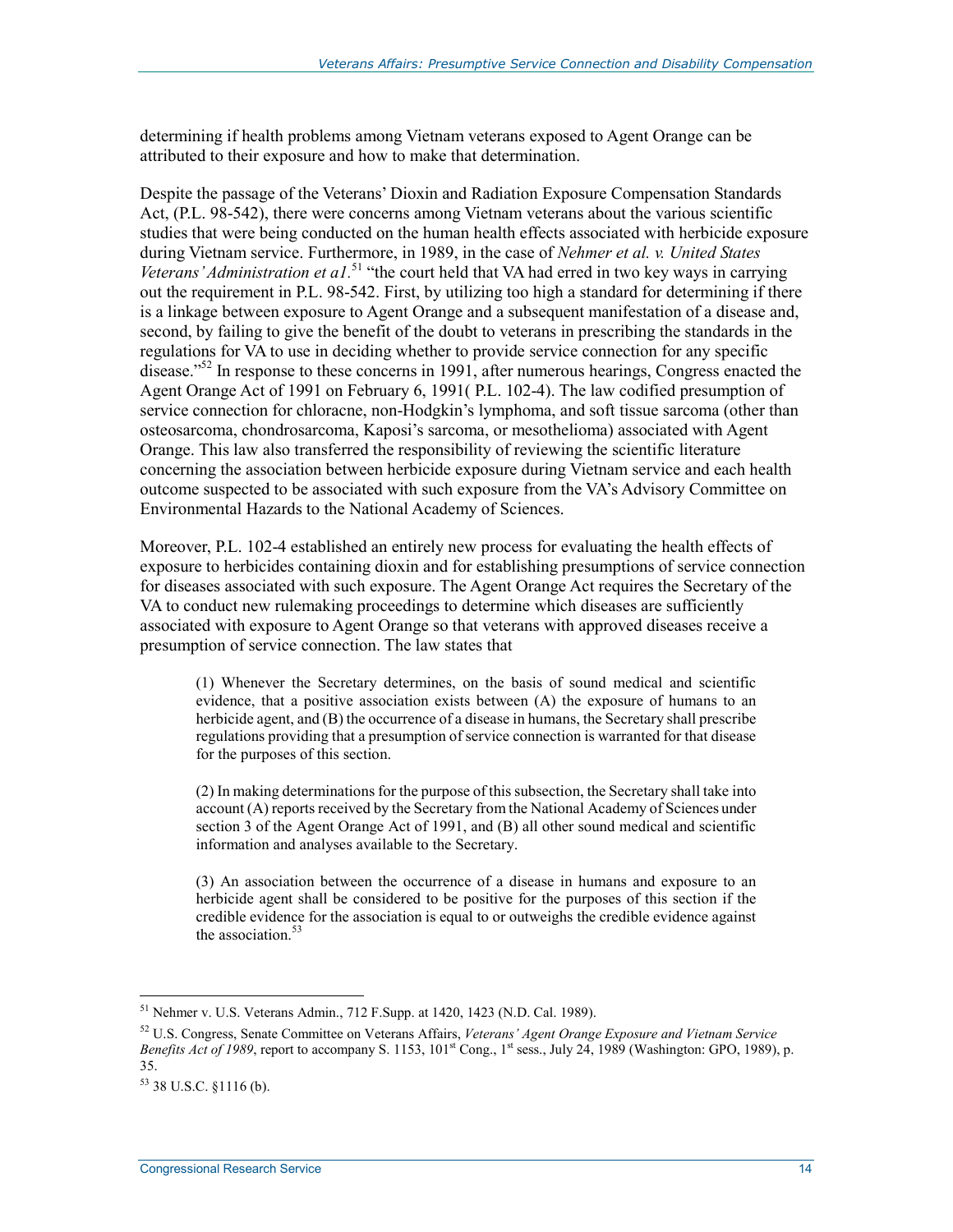The Agent Orange Act directed the Secretary to enter into an agreement with the National Academy of Sciences to perform the services as required by the act, and under that agreement, the Academy was to "review and summarize the scientific evidence, and assess the strength concerning the association between exposure to [dioxin] ... and each disease suspected to be associated with such exposure." Moreover, the Academy was to submit its first report no later than 18 months after the enactment of the Agent Orange Act, and, thereafter submit "periodic written reports ... at least once every two years (as measured from the date of the first report)." Furthermore, under the Agent Orange Act, when the Secretary received a report from the Academy, he was required to determine within 60 days "whether a presumption of service connection is warranted for each disease covered by the report," and if he determined that a "presumption is warranted," he was required to issue proposed regulations within 60 days setting forth his determination and to issue final regulations within 90 days after proposing them.<sup>54</sup>

Finally, the Agent Orange Act, as originally enacted, set forth a sunset date for the operation of the provisions that required the Secretary to issue regulations designating service-connected diseases in response to the scientists' reports.<sup>55</sup> The sunset date would be 10 years after the first day of the fiscal year in which the Academy transmitted its first report to the Secretary, and as the first report was transmitted on July 27, 1993, the original effective sunset date was September 30, 2002.

In 2001, 10 years after the passage of the Agent Orange Act, Congress enacted the Veterans Education and Benefits Expansion Act of 2001 (P.L. 107-103). This act amended the sunset date and extended the Secretary's authority to issue regulations designating service connected ailments for another 13 years.<sup>56</sup> Since 1994, as required by law, IOM has issued eight reports concerning associations between health outcomes and exposure to Agent Orange. In addition, IOM has issued three special reports concerning Agent Orange and Type 2 diabetes, Agent Orange and acute myelogenous leukemia in offspring of Vietnam veterans, and the length of presumptive period for association between exposure to Agent Orange and respiratory cancer.

In sum, the Agent Orange Act codified presumptions of service connection for chloracne, non-Hodgkin's lymphoma, and soft tissue sarcoma associated with Agent Orange exposure in Vietnam. With respect to the VA's disability claims process, these presumptions helped to streamline the claims process by allowing Vietnam veterans to establish the second element (inservice occurrence or aggravation of disease) and third element (nexus between in-service occurrence/aggravation of disease and current disease) of the prima facie case for disability compensation, in spite of "[the absence] of evidence of such disease during the period of such service."<sup>57</sup> Additionally, the Agent Orange Act established an entirely new process for evaluating the health effects of exposure to dioxin and other chemical compounds in herbicides and for establishing presumptions of service connection for diseases associated with such exposure. Congress, however, expressly provided that such presumptions created by the VA Secretary pursuant to his authority under the Agent Orange Act may be rebutted by the VA with affirmative

<sup>54 38</sup> U.S.C.  $$1116(c)(1)(A), (c)(2)$ .

<sup>55 38</sup> U.S.C. §316(e), 38 U.S.C.A. §1116(e) (1992).

 $56$  As a result, the provisions in 38 U.S.C. §1116(b), (c) and (d) have remained in effect since 1991, and will continue to be effective until September 30, 2015, or until such other time as Congress shall establish, should it enact another extension.

<sup>57 38</sup> U.S.C. §1116(a)(1)(B). *See* Darby v. Brown, 10 Vet.App. 243, 246 (CAVC 1997) (where claimant satisfies requirements of 38 U.S.C. §1116, "the requirements for evidence of both service incurrence and causal nexus are satisfied").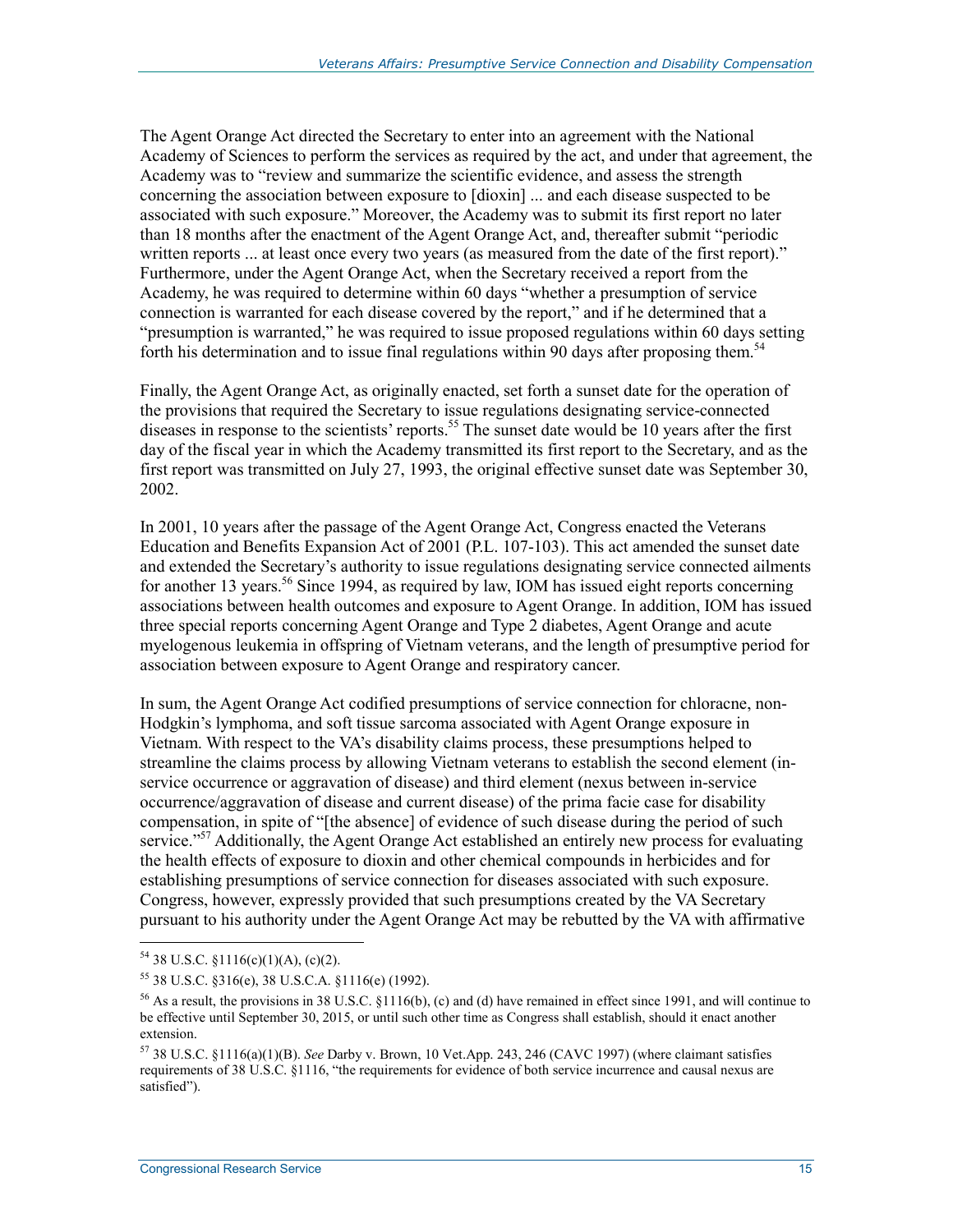evidence establishing that (1) the veteran was not exposed to Agent Orange during service; (2) the veteran's current disability was triggered by an "intercurrent injury or disease" suffered after separation from service; or (3) the veteran's current disease was caused by his own "willful misconduct."58 **Appendix A** provides a list of presumptive disease conditions that have been established by the VA and Congress based on exposure to Agent Orange. The next section provides an overview of the current process for establishing presumptions for Agent Orange related conditions as well as for other emerging environmental exposures in veterans.

## **Current Process for Presumptive Disability Decisions59**

The current process for establishing presumptive disability decisions involves four major entities: Congress, the VA, the Institute of Medicine (IOM), and other stakeholders, which include among others—veterans service organizations (VSOs) (See **Figure 1**). As discussed earlier, from time-to-time, Congress has exercised its power to create presumptive disability decisions through legislation but has also delegated authority to the Secretary of the VA to establish presumptions in certain instances.<sup>60</sup> Some presumptive decisions have been challenged in court, leading to a revision of the statutes governing the administration of disability compensation by the VA. For example, in the Veterans' Dioxin and Radiation Exposure Compensation Standards Act of 1984 ("Dioxin Act"), Congress authorized the Secretary of the VA to determine which diseases warranted a presumption of service connection relating to Agent Orange exposure during the Vietnam War.<sup>61</sup> Pursuant to the Dioxin Act, the Secretary promulgated a regulation, which provided (1) a presumption of Agent Orange exposure for any veteran who served in Vietnam and (2) a presumption that a single disorder—chloracne—would be considered service connected and thus, eligible for disability compensation.<sup>62</sup> Because the Secretary determined that there was no "cause and effect" relationship between Agent Orange exposure and two other diseases, the Secretary declined to provide any other disease (besides chloracne) with a presumption of service connection.<sup>63</sup>

As stated previously, in 1989, a federal district court invalidated this regulation because "…although Congress [pursuant to Dioxin Act] intended the VA to predicate service connection upon a finding of a significant statistical association between dioxin exposure and various diseases, the VA had erroneously required proof that a causal relationship existed."<sup>64</sup>

<sup>58 38</sup> U.S.C. §1113(a). *See* Darby v. Brown, 10 Vet.App. at 246-247 (*rebutting* presumption of service connection provided by 38 U.S.C. §1116 and *denying* disability compensation claim pursuant to 38 U.S.C. §1113(a)).

<sup>59</sup> Major portions of this section were drawn from National Academy of Sciences, Institute of Medicine, *Improving the Presumptive Disability Decision-Making Process for Veterans*, Washington, DC, 2008.

 $60$  38 U.S.C.  $$501(a)$ .

<sup>61</sup> P.L. 98-542, 98 Stat. 2725 (1984).

 $62$  38 C.F.R. §§3.311a(b), 3.311a(c) (1988).

<sup>63 38</sup> C.F.R. §3.311(d) (1988).

<sup>&</sup>lt;sup>64</sup> Nehmer v. U.S. Dept. of Veterans Affairs, 494 F.3d 846, 850 (9<sup>th</sup> Cir. 2007) *quoting* Nehmer v. U.S. Veterans Admin., 712 F.Supp. at 1420, 1423 (N.D. Cal. 1989).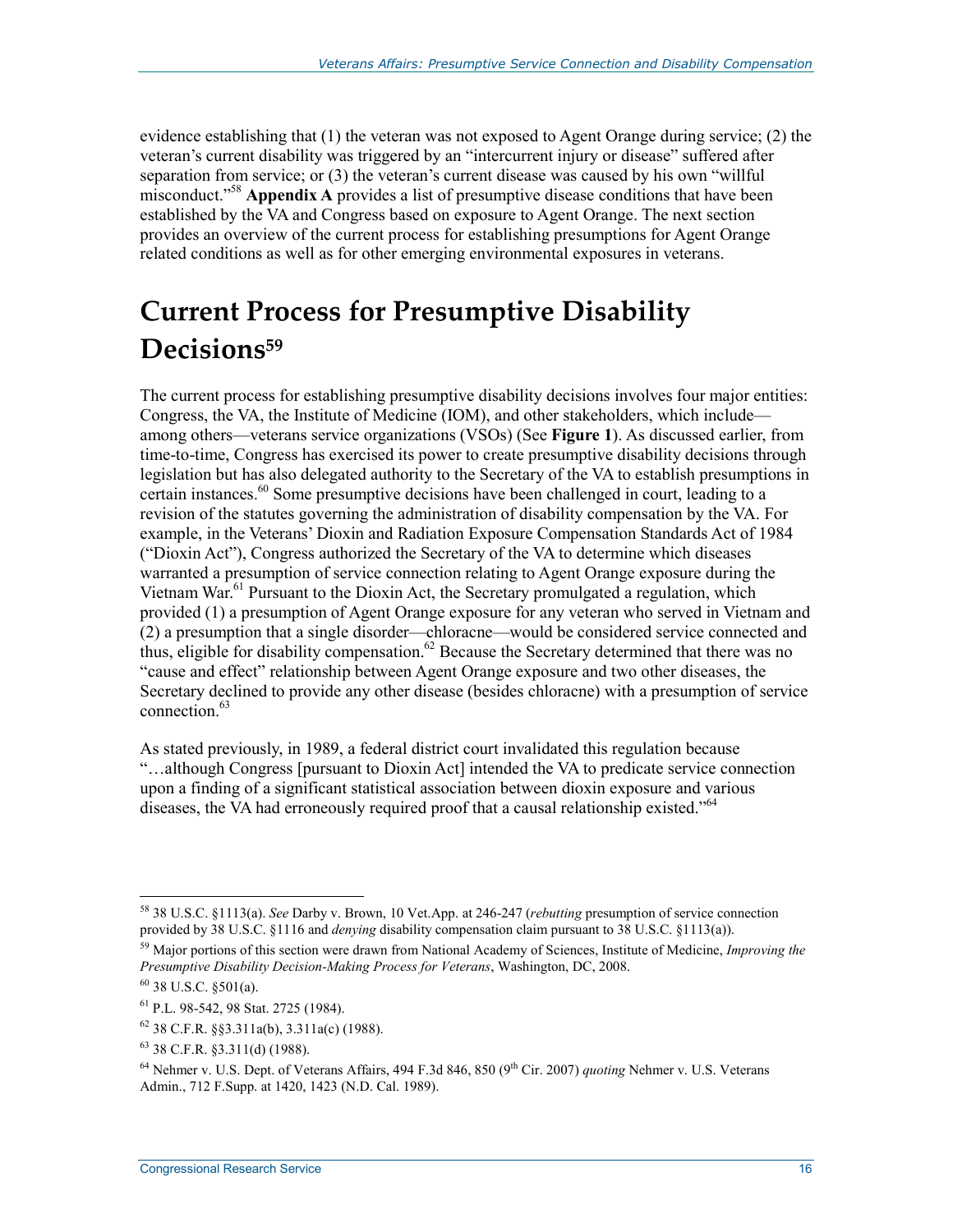

**Figure 1. Roles of the Participants Involved in the Presumptive Disability Decision-Making Process for Veterans** 

**Source:** From 'FIGURE S-1' in National Academy of Sciences, Institute of Medicine, *Improving the Presumptive Disability Decision-Making Process for Veterans*, Washington, DC, 2008, p. 11.

#### **Notes:**

- a. Stakeholders include (but are not limited to) veterans service organizations (VSOs), veterans, advisory groups, federal agencies, and the general public; these stakeholders provide input into the presumptive process by communicating with Congress, VA, and independent organizations (e.g., the National Academies).
- b. Congress has created many presumptions itself; in 1921, Congress also empowered the VA Secretary to create regulatory presumptions; on several occasions in the past, Congress has directed VA to contract with an independent organization (e.g., the National Academies) to conduct studies and then use the organization's report in its deliberations of granting or not granting regulatory presumptions.
- c. VA can establish regulatory presumptions; VA sometimes contracts with the National Academies to conduct studies and uses the organization's report in its deliberations of granting or not granting regulatory presumptions.
- d. The National Academies (Institute of Medicine and National Research Council) submit reports to VA based on requests and study charges from VA.

### **VA Presumptive Disability Decisions**

A presumption established through legislation usually follows a process through which individual constituents seeking redress from a denial of disability benefits from the VA bring their issues to the attention of Congress. VSOs representing a contingent of veterans or, on rare occasions, executive branch agencies have also lobbied Congress to consider certain presumptions. Through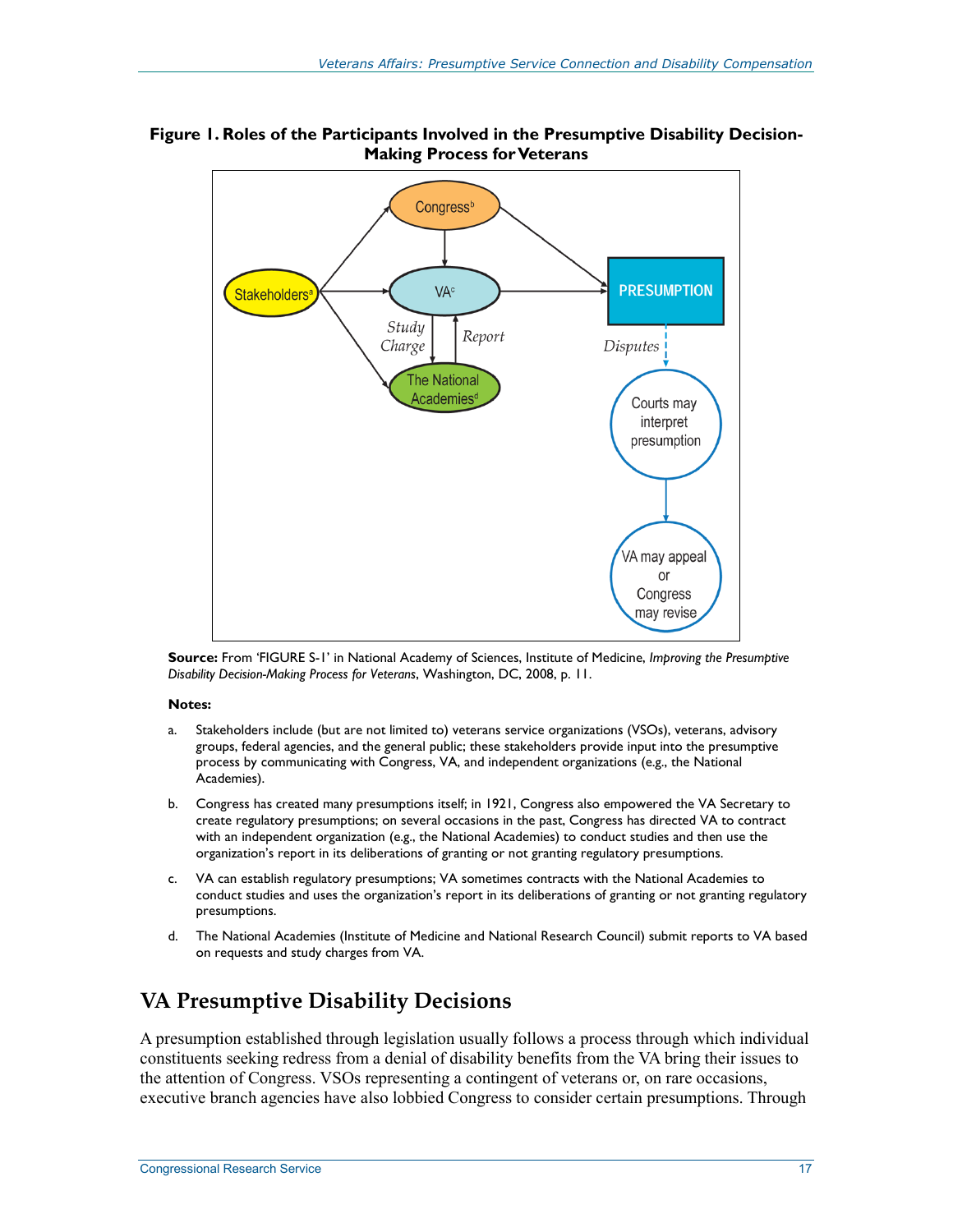a 1921 amendment to the War Risk Insurance Act (P.L. 63-193), Congress also granted the Secretary of the VA authority to establish regulatory presumptions (P.L. 67-47).

#### **Role of the Institute of Medicine (IOM)**

As previously noted, the Agent Orange Act of 1991 established a new process for evaluating the health effects of exposure to herbicides containing dioxin and for establishing presumptions of service connection for diseases associated with such exposure. P.L. 102-4 directed the Secretary to enter into an agreement with the National Academy of Sciences to review and summarize available scientific evidence regarding an association between diseases and exposure to herbicides used in Vietnam. This agreement, in turn, led to a model by which additional studies could be conducted, a model which is still used today. The Institute of Medicine, established in the 1970s as the health arm of the National Academy of Sciences, provides VA with reports that describe the strength of evidence with respect to linkage of agents and specific health concerns. VA uses this evidence and other information in internal decision making to decide whether a presumption will be made.<sup>65</sup> Congress requires the VA to respond after receiving an IOM report with a determination as to whether VA will make a service connection for particular health outcomes on a presumptive basis.

The National Academies convenes panels of its own members and other experts to conduct studies using a systematic process involving open public meetings, the submission of information by outside parties, reviews of the literature, and investigations of committee members and staff. Committee deliberations are closed to the public as well as to study sponsors. Report drafts are subject to an external peer review process overseen by the National Academies.<sup>66</sup>

With respect to studies pertaining to possible presumptions, a new IOM committee is convened. As of 2009, the IOM had completed eight full, biennial Veterans and Agent Orange Reviews and three focused Agent Orange reviews.

Each review examines and characterizes the strength of evidence, such as epidemiologic and toxicological studies, in terms of its association to health outcomes. The first IOM Veterans and Agent Orange committee characterized the strength of evidence into the following four categories:

- 1. sufficient evidence of an association;
- 2. limited/suggestive evidence of an association;
- 3. inadequate/insufficient evidence to determine whether an association exists; and
- 4. limited/suggestive evidence of no association.<sup>67</sup>

<sup>65</sup> National Academy of Sciences, Institute of Medicine, *Improving the Presumptive Disability Decision-Making Process for Veterans*, Washington, DC, 2008, p.2.

<sup>66</sup> For additional information on the National Academies and the committee process see http://nationalacademies.org/.

 $67$  IOM was additionally contracted to explore possible links between service in the Gulf War I and a host of medical conditions experienced by veterans known collectively as "Gulf War Syndrome." The IOM committees conducting the Gulf War I studies used a similar categorization process that included (1) sufficient evidence of a causal relationship, (2) sufficient evidence of an association, (3) limited/suggestive evidence of an association, (4) inadequate/insufficient evidence to determine whether an association does or does not exist, and (5) limited/suggestive evidence of no association. With minor changes, these categories are still in use today (National Academy of Sciences, Institute of Medicine, *Improving the Presumptive Disability Decision-Making Process for Veterans*, Washington, DC, 2008, pp. (continued...)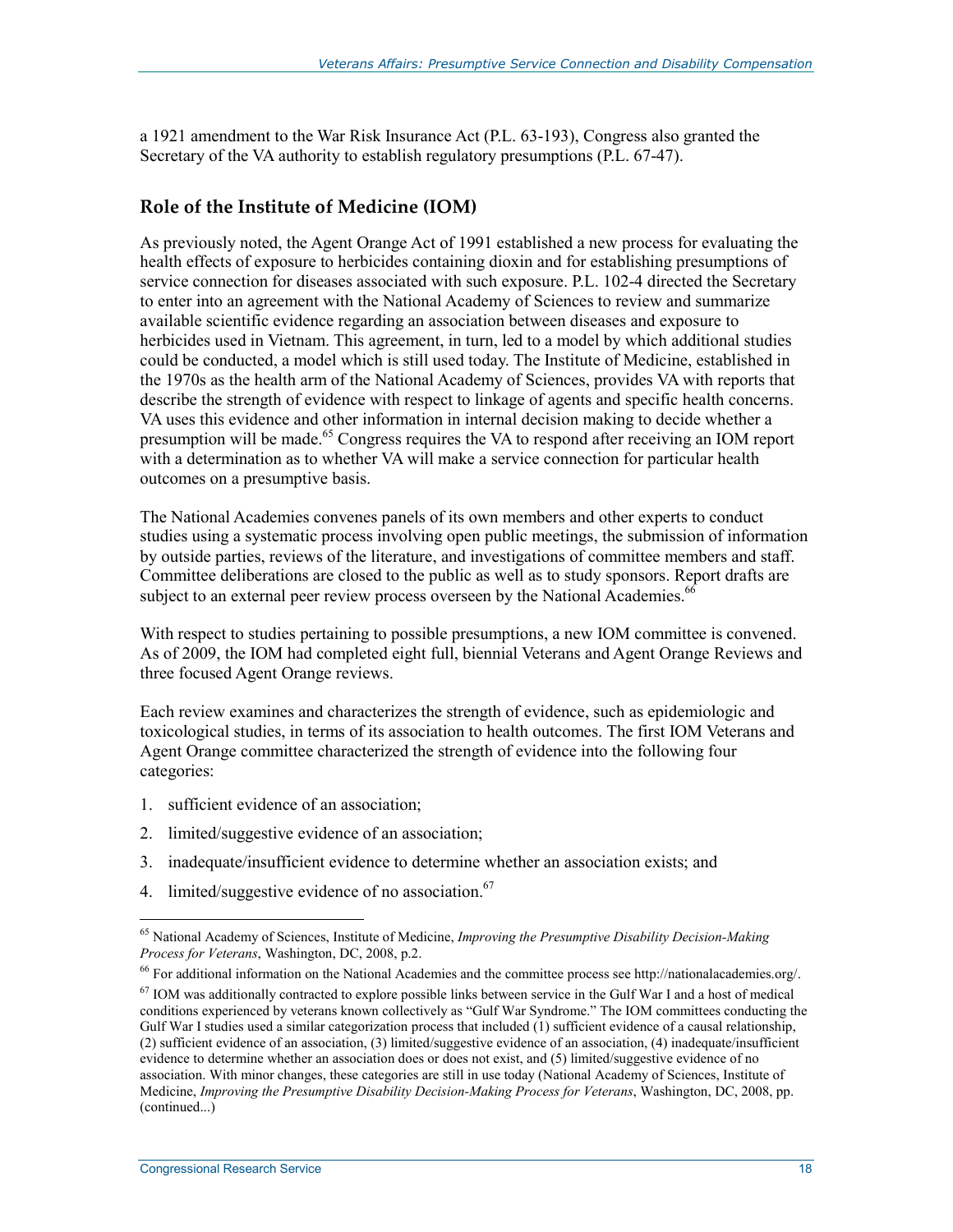#### **VA Presumptive Disability Deliberation Process**

The VA has followed a general internal review process for evaluating the study findings from IOM and making recommendations to the Secretary of the VA on whether a specific condition(s) should be granted presumptive status. This process includes an initial review by a working group, a subsequent review by a high-level task force, and a final review by the VA Secretary.

Following the submission of the study findings from IOM, a working group is convened, consisting of representatives from several different parts of the VA. Based on the IOM study findings, review of other relevant academic literature, and possible input from various stakeholders, the working group determines whether there is sufficient scientific evidence to support giving any disease(s) special consideration with respect to disability presumptions. Following deliberations, the working group generates a report, which makes recommendations to an internal VA Task Force based on pre-established legal standards by which the VA Secretary's final decision is bound.

The VA internal review Task Force typically consists of high-level officials who report directly to the Secretary. The Task Force reviews the findings of the Working Group and may provide a separate, but similar, report to the VA Secretary based on the Working Group's recommendations. If the Task Force recommends that a new disability presumption be established, and the Secretary concurs, the Veterans Benefits Administration (VBA) will submit a cost estimate and draft regulations for the presumption(s) to the Office of Management and Budget (OMB) for review. If approved by OMB, the proposed rule is then published in the Federal Register. After the allotted period for public comment, the VBA will then prepare a final rule to be submitted to the Federal Register. A more detailed discussion of VA's review of IOM's findings is provided in **Appendix B**.

(...continued)

<sup>64-65).</sup>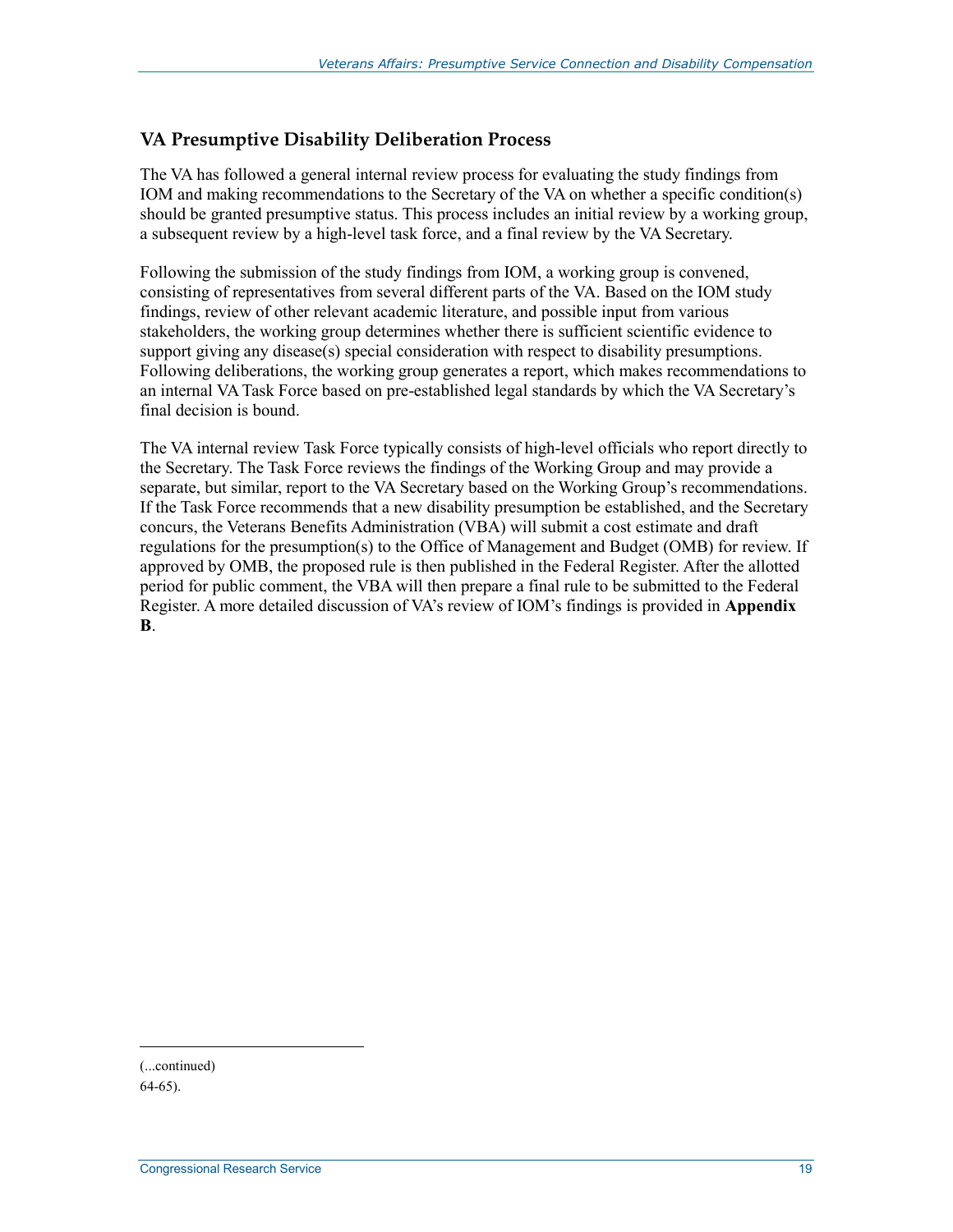#### **Representatives at Each Tier of VA's Internal Review of IOM Reports**

#### **Tier 1: Working Group Representatives**<sup>68</sup>

- Veterans Health Administration (VHA) Office of Public Health and Environmental Hazards (OPHEH)
- Veterans Benefits Administration (VBA)—Compensation and Pension Service (C&P Service)
- Office of the General Counsel (OGC)—Professional Staff Group II
- VHA personnel with specialized medical training or experience
- Outside technical experts such as National Institutes of Health (NIH), Centers for Disease Control and Prevention (CDC), and Environmental Protection Agency (EPA), as needed

#### **Tier 2: Task Force Representatives<sup>69</sup>**

- Under Secretary for Health
- Under Secretary for Benefits
- General Counsel
- Assistant Secretary for Policy and Planning
- Other experts (CDC, EPA, as appropriate)

#### **Tier 3: The VA Secretary**

**Source:** Adapted from "Box 3-1" in National Academy of Sciences, Institute of Medicine, *Improving the Presumptive Disability Decision-Making Process for Veterans*, Washington, DC, 2008, p.59.

### **Presumptive Disability Decisions: Challenges and Concerns**

As part of its 2008 study of the current presumptive disability decision making process, IOM conducted several open meetings to solicit input from stakeholders on their experience with the presumption process. A general concern expressed by some stakeholders was that the IOM is not charged with giving guidance on non-military exposures or alternate causes of certain diseases.<sup>70</sup>

#### **Challenges Facing IOM Presumptive Disability Committees**

As noted in the 2008 IOM study on the presumptive disability decision making process studying the evidence base relevant to establishing service connection face the following challenges:

- few directly applicable epidemiologic studies;
- no contemporaneous exposure measurements;
- uncertainty about which veterans were exposed to which agents;
- multiple, possibly synergistic exposures;

<sup>&</sup>lt;sup>68</sup> The members generally are assigned to the working group by supervisory personnel within VHA, VBA, and OGC. The working group may receive input from outside content experts as well as veterans, Veterans Service Organizations (VSOs), and Congress.

<sup>69</sup> Appointed by the VA Secretary.

<sup>70</sup> National Academy of Sciences, Institute of Medicine, *Improving the Presumptive Disability Decision-Making Process for Veterans*, Washington, DC, 2008, p.61.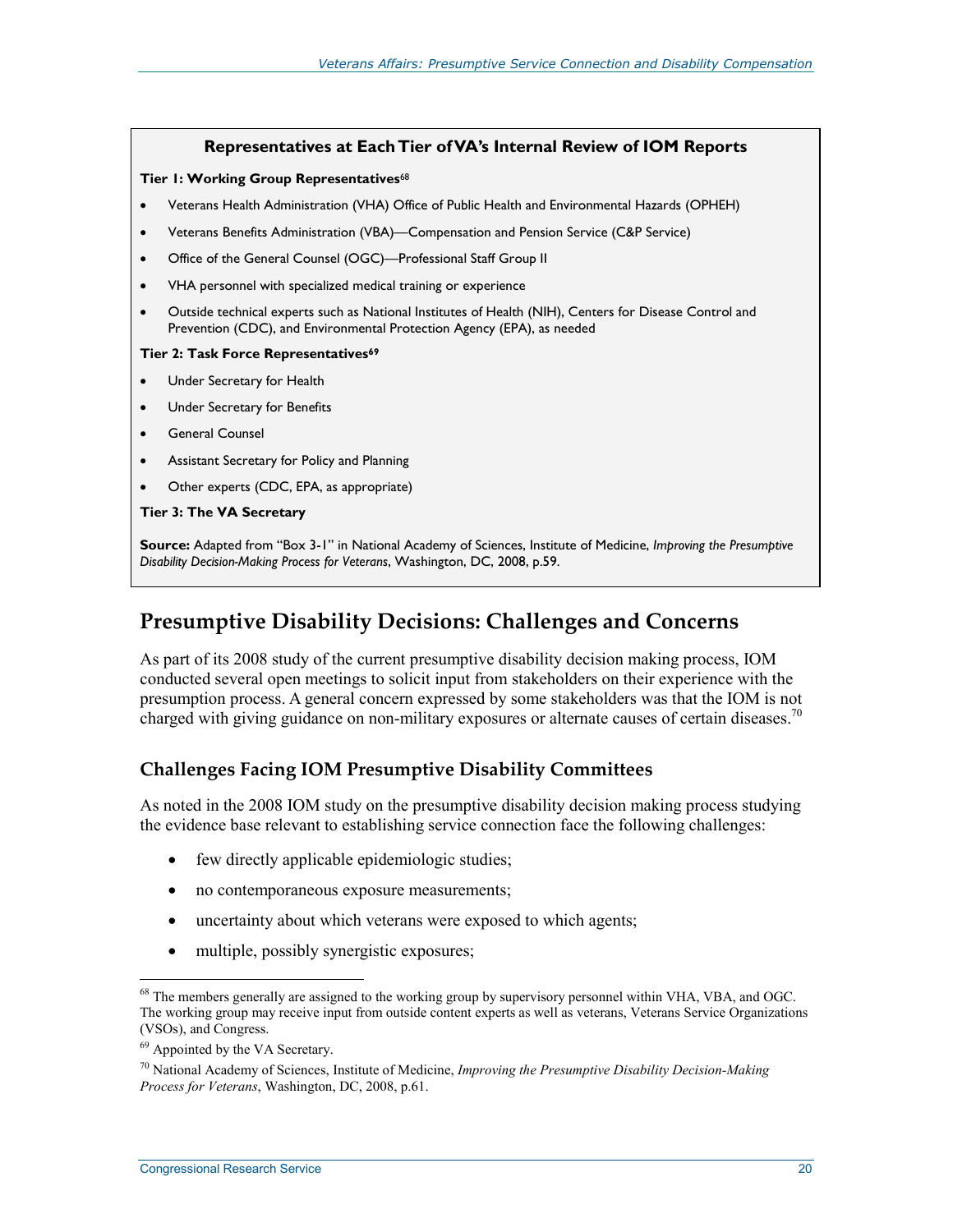- possible long latency for health effects from some agents; and
- $\bullet$  significant confounders.<sup>71</sup>

The practice of categorizing the strength of evidence is intended to assist the VA in making evidence-based decisions. However, limitations in evidence inhibits the ability of IOM committees to establish causal relationships between military exposures and long-term health effects. IOM therefore has made recommendations to DOD and VA intended to improve the evidence on exposures and health status of veterans.<sup>72</sup>

#### **Concerns Expressed by Presumptive Disability Policy Makers**

The narrowed scope of IOM research also presents a dilemma for VA policy makers whose interpretation of study results are used to help determine which condition(s), if any, are given presumptive status in evaluating disability benefits. For example, past IOM committees have not been asked to evaluate the effects that certain exposures–common in nonmilitary settings–may have on the health of veterans. Additionally, potential exposures may vary for individual veterans depending upon where the veteran was deployed in proximity to hazardous conditions. VA does not collect data on the exposure risk of individual veterans; therefore, IOM specifically reports that the VA is "…hindered by not having exposure data for individuals."73 The combination of these factors makes it difficult to establish a direct cause-and-effect relationship between military exposures and the specific health condition(s). Indeed, based on current statute, the VA is not required to consider evidence on exposure magnitude or duration and all exposures are given equal weight when determining health effects. $74$ 

## **Policy Options**

This section briefly discusses two major policy options for the current process to establish presumptions related to exposure to Agent Orange: (1) retain the process; or (2) revise the process. Any change to the current process, which is authorized in statute, would require legislation.

#### **Retain the Current Process**

If the current process were retained, the likelihood increases that conditions that are associated with age and lifestyle—as opposed to chemical exposure—may become presumptive.

In addition, continuing the current system may also place veterans of more recent conflicts including Gulf War I, Operation Iraqi Freedom (OIF) and Operation Enduring Freedom (OEF) in a less favorable position for presumptive conditions than Vietnam veterans. Unlike the situation with Vietnam veterans, in which the IOM is able to evaluate a substantial body of scientific literature on the possible association between various diseases of interest and specific type of exposure (i.e., herbicides), the plight of veterans who served in the Gulf region is far more

 $71$  Ibid, pp.64-65.

<sup>72</sup> Ibid, p.24.

 $^{73}$  Ibid, p.61.

 $74$  Ibid.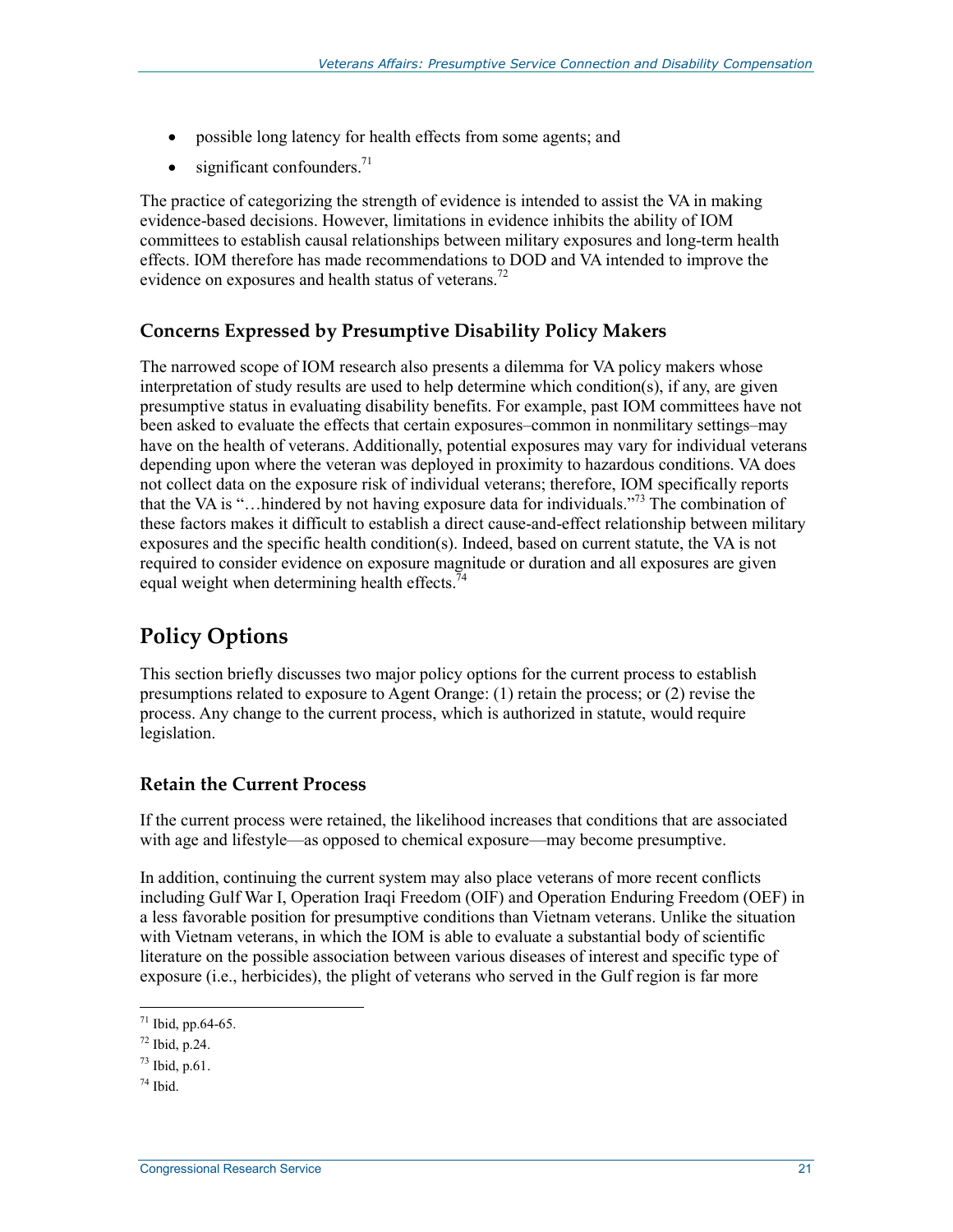challenging. Not only are there concerns about dozens of different and unrelated environmental hazards (some not under the control of U.S. Armed Forces), but many of the Gulf War era veterans have complex multi-symptomatic conditions that have not been fully diagnosed:

The VA has had difficulty applying the [IOM] findings to Gulf War veterans because nearly all of the reviewed Gulf War-related hazards represent common, well-characterized occupational exposures that are experienced by virtually all Americans. It may come as a surprise to learn that military environmental exposures generally closely mirror the environmental exposures experienced by all Americans.<sup>75</sup>

#### **Refine the Current Disability Presumption Process**

Refinement of the current disability presumptions process would require establishing criteria that convert the current VA process to a more formalized and transparent method of determining what service-connected conditions will be given presumptive status. Specific improvements might include (1) the creation of panels, independent of the VA, to review illnesses to be considered for presumptions and make recommendations the VA Secretary; (2) using *causation*, rather than a positive *association* as the standard for establishing presumptions; and (3) imposing time limits on veterans' presumption claims.

#### *Independent Review of Proposed Presumptions*

The use of independent advisory panels prior to conducting IOM-commissioned studies and during deliberations to determine which condition(s) will be recommended for presumption to the VA Secretary has been proposed as one option to increase transparency in the presumptive disability process.

Currently, the VA Secretary initiates deliberations for presumptive disabilities based primarily on issues raised by VSOs, Congress, or other stakeholders representing veterans in the presumption process. To ensure transparency in how the decision to study certain condition(s) is developed, an advisory committee consisting of an independent panel of experts could convene annually to review proposed conditions and nominate condition(s) for further study based on available scientific evidence that illustrates a connection between a certain exposure and a specific health outcome. Public input could also be incorporated into the deliberation process. The advisory committee, rather than the VA, could then charge IOM, or another independent research-based entity, with conducting a study of the condition(s) that have been fully vetted.

Following the conclusion of IOM-commissioned studies, the VA follows a general internal review process that includes an initial review by a working group consisting of VA representatives and needed technical experts. A report from the working group is then forwarded to a high-level task force which makes recommendations directly to the VA Secretary. The duties for reviewing the results of IOM studies and making recommendations to the VA Secretary could also be delegated to an independent panel, with deliberations open to the public.

<sup>&</sup>lt;sup>75</sup> Mark Brown, "Role of Science in Department of Veterans Affairs Disability Compensation Policies for Environmental and Occupational Illnesses and Injuries, The Science for Judges IV," *Journal of Law and Policy*, vol. 13 (2005), pp. 608-609.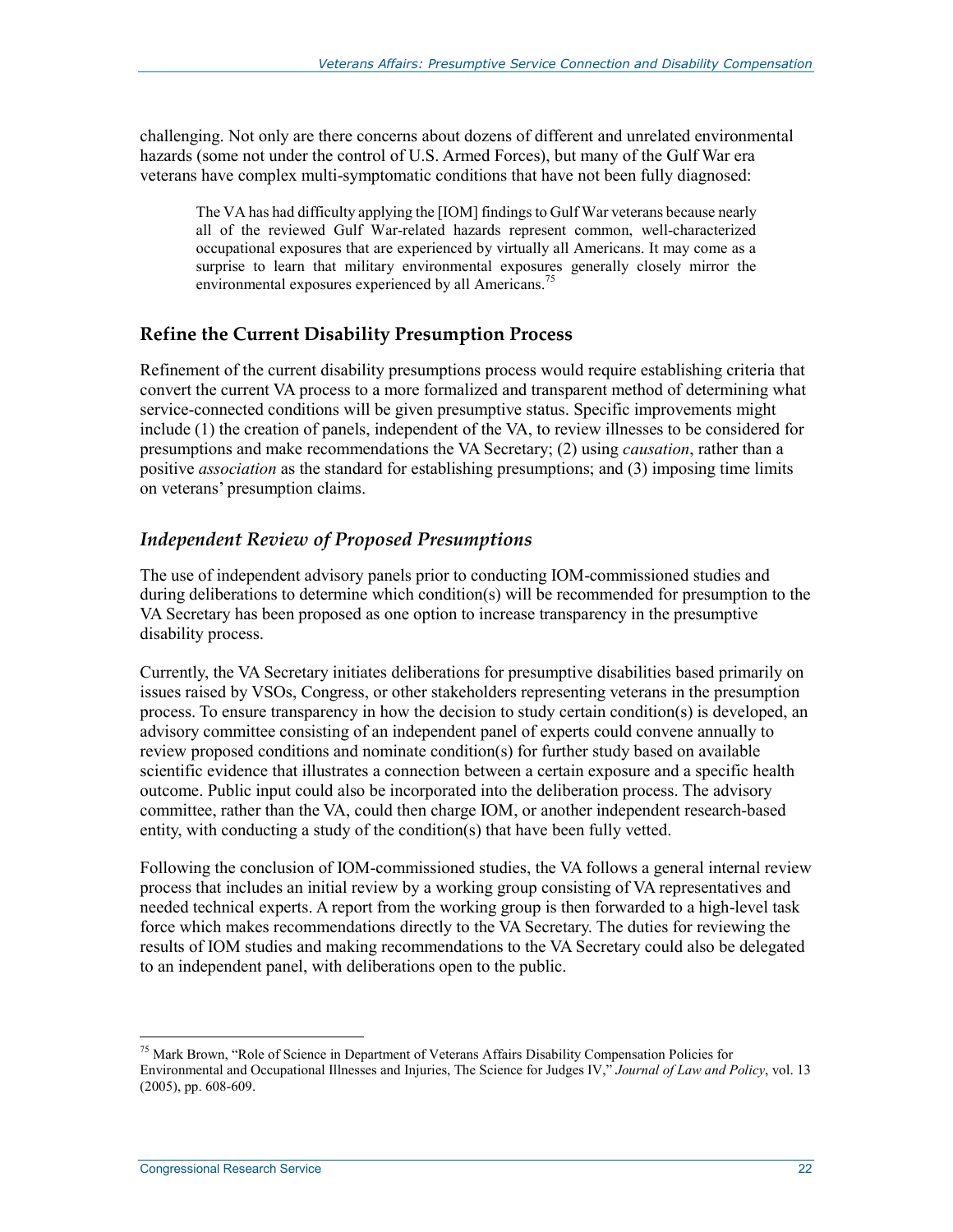#### *Use Causation as Basis for Presumptions*

The Agent Orange Act of 1991 (P.L. 102-4) established the threshold for determining a presumption based only on a positive *association* between herbicide exposure and a health outcome as opposed to using *causation* as the basis. As a result, IOM Agent Orange committees have used a framework based on association (sufficient, limited/suggestive, inadequate/insufficient, and no association) between herbicide exposure and specific health outcomes rather than identifying direct causal mechanisms.

Under current law, a positive association (between dioxin or other compounds in herbicides and a specific condition) exists if the "credible" evidence for an association is equal to or outweighs the "credible" evidence against an association.<sup>76</sup> Also, under law, if a positive association exists, the Secretary is required to issue regulations making the condition presumptive.<sup>77</sup>

As an alternative, following the conclusion of any IOM-commissioned studies and post-study reviews, the VA Secretary could be statutorily restricted to only implementing presumptions for conditions that have a clear and/or direct causal link to military service based on scientific evidence. Conditions where evidence of a service connection does not meet the *causal* threshold, should automatically trigger further research before the Secretary is required to make the condition presumptive. A supplemental study examining the prevalence of the condition among veterans who were deployed to an affected region as compared to an analogous group of veterans who were not deployed could assist in determining whether that condition is more prevalent among the affected veterans than the non-affected veterans. Data and technical experts from other federal agencies such as the National Institutes of Health (NIH), the CDC, and the EPA could assist in conducting this supplemental study. Condition(s) that are determined to have a strong association with certain exposures, coupled with statistical evidence of higher prevalence rates among the affected veterans, could be deemed sufficient for establishing a presumption.

#### *Impose Time Limitations on Presumption Claims*

An individual's lifestyle, genetic heritage, and/or the aging process can have an effect on the development of a variety of medical conditions. The influence of these factors is currently not considered in the current presumption process. A health condition related to military service can be expected to manifest within a proximate time period from exposure, and many diseases have multiple risk factors. As time passes, age and lifestyle factors may have a greater influence on the development of a health condition than prior exposure. Using scientific knowledge to impose time limitations on when a condition(s) could be considered "service-connected" may help to reduce the likelihood that extraneous factors—unrelated to military service—influence the determination (or applicability) of presumptions.

 $^{76}$  38 U.S.C. §1116(b)(3).

 $77$  38 U.S.C.  $$1116(b)(1)$ .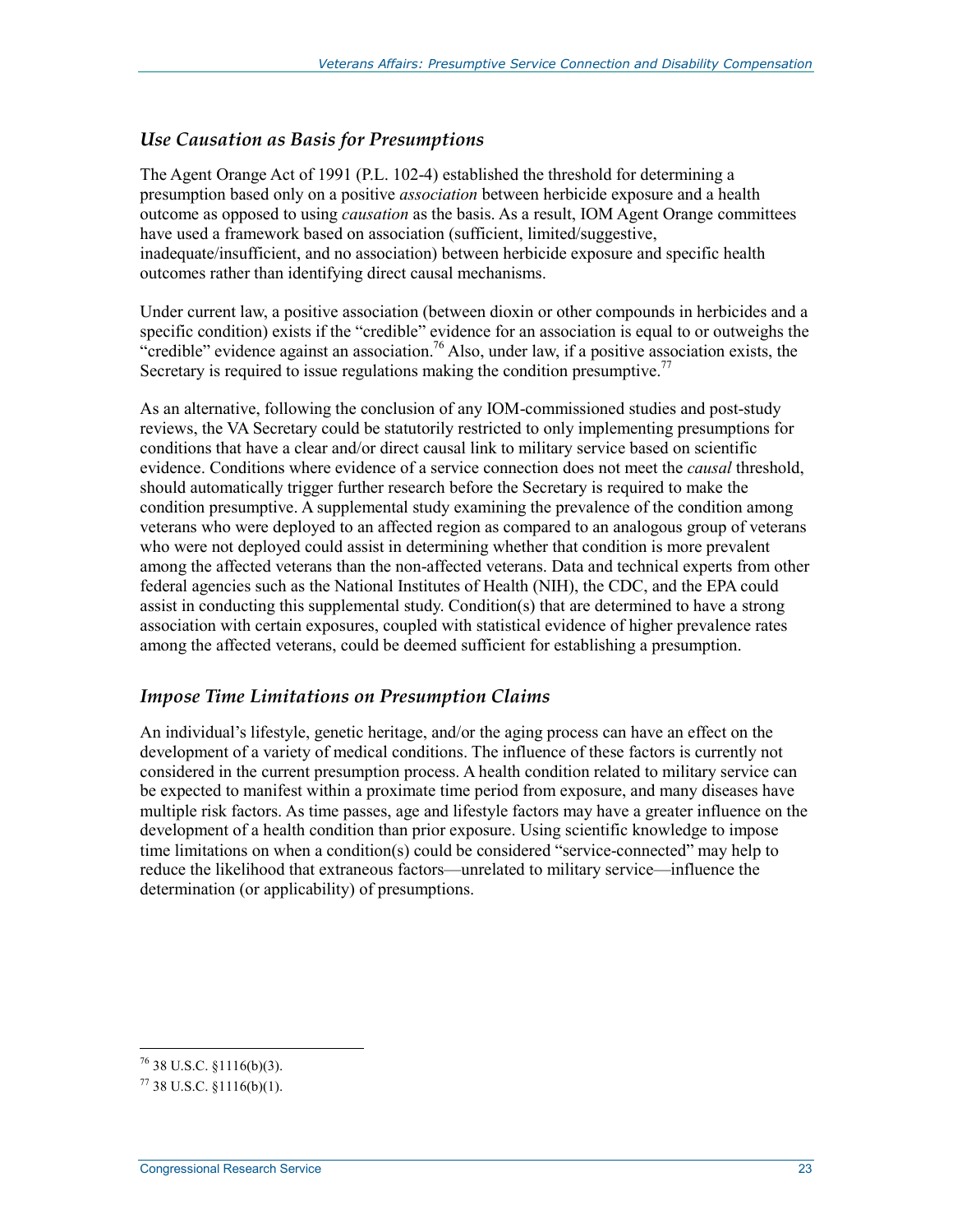## **Appendix A. Disease Conditions Presumptively Service-Connected**

| <b>Presumptive Disease</b>                                                                                                                                                                                                                                                                                                                                                                                                                                                                                                                                                                                                                                                                                                                                                                                                                                                                    | <b>Legislation or Regulation</b><br><b>Establishing Presumption</b>                                                                                                                                                                                                                                                                                                          | <b>Date Established</b> |  |
|-----------------------------------------------------------------------------------------------------------------------------------------------------------------------------------------------------------------------------------------------------------------------------------------------------------------------------------------------------------------------------------------------------------------------------------------------------------------------------------------------------------------------------------------------------------------------------------------------------------------------------------------------------------------------------------------------------------------------------------------------------------------------------------------------------------------------------------------------------------------------------------------------|------------------------------------------------------------------------------------------------------------------------------------------------------------------------------------------------------------------------------------------------------------------------------------------------------------------------------------------------------------------------------|-------------------------|--|
| Chloracne (a severe form of acne).                                                                                                                                                                                                                                                                                                                                                                                                                                                                                                                                                                                                                                                                                                                                                                                                                                                            | Adjudication of Claims Based on Exposure to Dioxin or<br>Ionizing Radiation. Final rules. Federal Register,<br>50(165):34452-34461.                                                                                                                                                                                                                                          | August 26, 1985         |  |
| Non-Hodgkin's lymphoma (large group of cancers of<br>lymphocytes-white blood cells).                                                                                                                                                                                                                                                                                                                                                                                                                                                                                                                                                                                                                                                                                                                                                                                                          | Claims Based on Service in Vietnam. Final regulation.<br>Federal Register, 55(208):43123-43125.                                                                                                                                                                                                                                                                              | October 26,1990         |  |
| Soft tissue sarcoma (soft tissue sarcoma is a cancer of soft<br>tissues such as muscles, tendons, and blood vessels). Does<br>not include osteosarcoma, chondrosarcoma, Kaposi's<br>sarcoma, or mesothelioma.                                                                                                                                                                                                                                                                                                                                                                                                                                                                                                                                                                                                                                                                                 | Agent Orange Act of 1991 (P.L. 102-4). Codified<br>Chloracne and Non-Hodgkin's lymphoma previously<br>established by regulation and added Soft tissue sarcoma<br>to the list of presumptive conditions.                                                                                                                                                                      | February 6, 1991        |  |
| Soft-tissue sarcoma including the following: Adult<br>fibrosarcoma; Dermatofibrosarcoma protuberans;<br>Malignant fibrous histiocytoma; Liposarcoma;<br>Leiomyosarcoma; Epithelioid leiomyosarcoma (malignant<br>leiomyoblastoma); Rhabdomyosarcoma;<br>Ectomesenchymoma; Angiosarcoma (hemangiosarcoma<br>and lymphangiosarcoma); Proliferating (systemic)<br>angioendotheliomatosis; Malignant glomus tumor;<br>Malignant hemangiopericytoma; Synovial sarcoma<br>(malignant synovioma); Malignant giant cell tumor of<br>tendon sheath; Malignant schwannoma, including malignant<br>schwannoma with rhabdomyoblastic differentiation<br>(malignant Triton tumor); glandular and epithelioid<br>malignant schwannomas; Malignant mesenchymoma;<br>Malignant granular cell tumor; Alveolar soft part sarcoma;<br>Epithelioid sarcoma; and Clear cell sarcoma of tendons<br>and aponeuroses. | Claims Based on Exposure to Herbicides Containing<br>Dioxin (Soft-Tissue Sarcomas) Final regulation. Federal<br>Register, 56(199):51651-51653.                                                                                                                                                                                                                               | October 15,1991         |  |
|                                                                                                                                                                                                                                                                                                                                                                                                                                                                                                                                                                                                                                                                                                                                                                                                                                                                                               | It should be noted that these regulations were<br>published to implement provisions of P.L. 98-542,<br>which required that determinations as to whether<br>conditions are related to dioxin exposure be made<br>after receiving the advice of the Veterans Advisory<br>Committee on Environmental Hazards (VACEH) based<br>on its reviews of scientific and medical studies. |                         |  |
| Added the following to the list of soft-tissue sarcomas:                                                                                                                                                                                                                                                                                                                                                                                                                                                                                                                                                                                                                                                                                                                                                                                                                                      | Diseases Associated With Service in the Republic of                                                                                                                                                                                                                                                                                                                          | May 19, 1993            |  |
| Extraskeletal Ewing's sarcoma                                                                                                                                                                                                                                                                                                                                                                                                                                                                                                                                                                                                                                                                                                                                                                                                                                                                 | Vietnam. Final rule, Federal Register, 58(95):29107-<br>29109                                                                                                                                                                                                                                                                                                                |                         |  |
| Congenital and infantile fibrosarcoma                                                                                                                                                                                                                                                                                                                                                                                                                                                                                                                                                                                                                                                                                                                                                                                                                                                         |                                                                                                                                                                                                                                                                                                                                                                              |                         |  |
| Malignant ganglioneuroma                                                                                                                                                                                                                                                                                                                                                                                                                                                                                                                                                                                                                                                                                                                                                                                                                                                                      |                                                                                                                                                                                                                                                                                                                                                                              |                         |  |

#### **Table A-1. Presumptive Service-Connected Diseases Based on Exposure to Agent Orange, 1985-2010**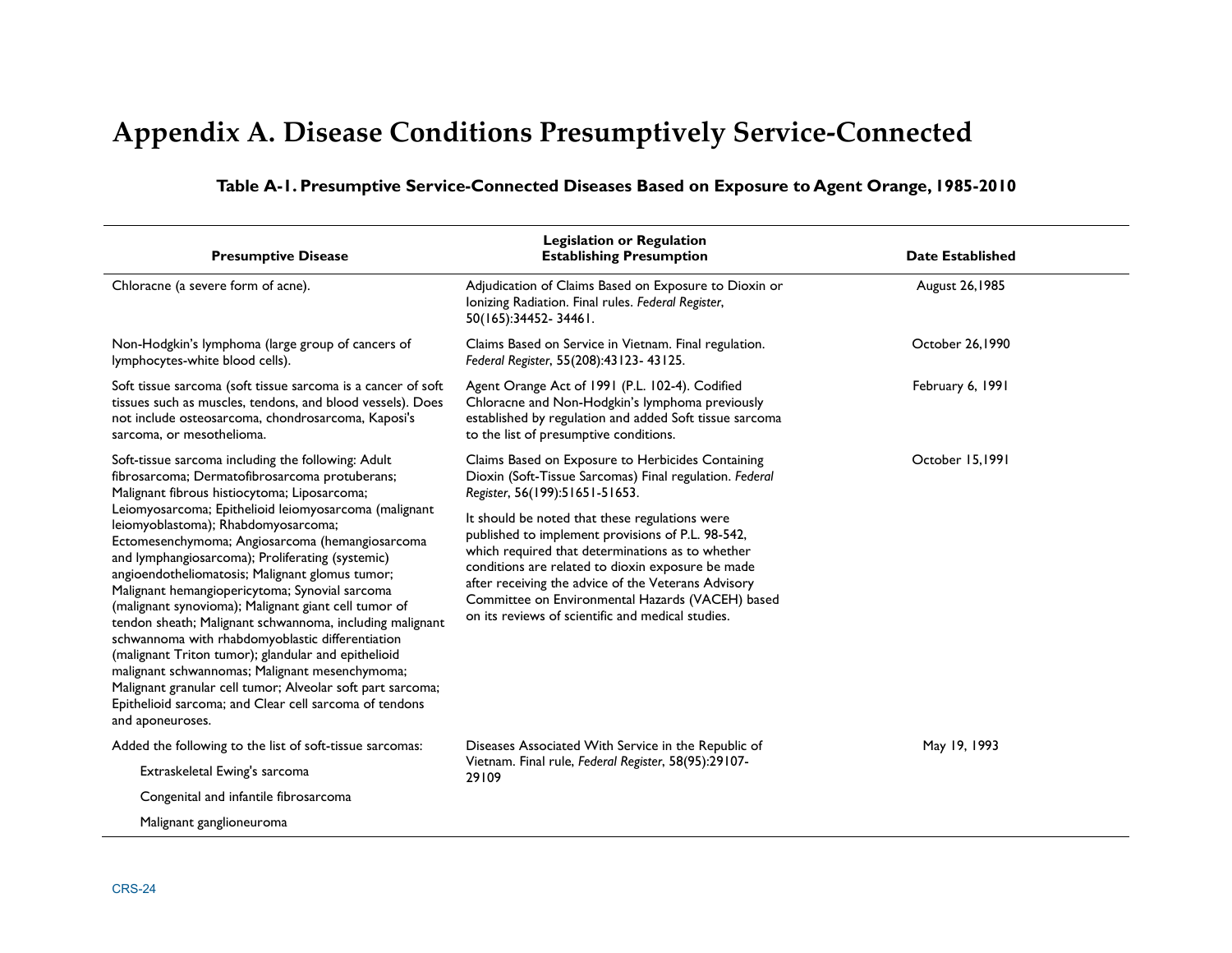| <b>Presumptive Disease</b>                                                                                                                    | <b>Legislation or Regulation</b><br><b>Establishing Presumption</b>                                                                                                                                                                            | <b>Date Established</b> |
|-----------------------------------------------------------------------------------------------------------------------------------------------|------------------------------------------------------------------------------------------------------------------------------------------------------------------------------------------------------------------------------------------------|-------------------------|
| Hodgkin's disease (is a type of lymphoma. Lymphoma is<br>cancer of lymph tissue found in the lymph nodes, spleen,<br>liver, and bone marrow). | Disease Associated With Exposure to Certain<br>Herbicide Agents. Final rule. Federal Register,<br>59(23):5106-5107.                                                                                                                            | February 3,1994         |
| Porphyria cutanea tarda (disorder characterized by<br>thinning and blistering of the skin in sun-exposed areas)                               |                                                                                                                                                                                                                                                |                         |
| Multiple myeloma (Multiple myeloma is a cancer that<br>begins in plasma cells, a type of white blood cell).                                   | Disease Associated With Exposure to Certain<br>Herbicide Agents (Multiple Myeloma and Respiratory                                                                                                                                              | June 9, 1994            |
| Respiratory cancers:                                                                                                                          | Cancers) Final rule. Federal Register, 59(110):29723-<br>29724.                                                                                                                                                                                |                         |
| <b>Bronchus</b>                                                                                                                               |                                                                                                                                                                                                                                                |                         |
| Larynx                                                                                                                                        |                                                                                                                                                                                                                                                |                         |
| Lung                                                                                                                                          |                                                                                                                                                                                                                                                |                         |
| Trachea                                                                                                                                       |                                                                                                                                                                                                                                                |                         |
| Hodgkin's disease                                                                                                                             | Persian Gulf War Veterans' Benefits Act of 1994 (P.L.                                                                                                                                                                                          | November 2, 1994        |
| Multiple myeloma                                                                                                                              | 103-446). This law codified the diseases that were<br>established by regulation since the enactment of the<br>Agent Orange Act of (P.L. 102-4).                                                                                                |                         |
| Porphyria cutanea tarda                                                                                                                       |                                                                                                                                                                                                                                                |                         |
| Respiratory cancers:                                                                                                                          |                                                                                                                                                                                                                                                |                         |
| <b>Bronchus</b>                                                                                                                               |                                                                                                                                                                                                                                                |                         |
| Larynx                                                                                                                                        |                                                                                                                                                                                                                                                |                         |
| Lung                                                                                                                                          |                                                                                                                                                                                                                                                |                         |
| Trachea                                                                                                                                       |                                                                                                                                                                                                                                                |                         |
| Prostate cancer                                                                                                                               | Diseases Associated With Exposure to Certain<br>Herbicide Agents (Prostate Cancer and Acute and<br>Subacute Peripheral Neuropathy). Final rule. Federal<br>Register, 61(217):57586-57589.                                                      | November 7, 1996        |
| Acute and subacute peripheral neuropathy                                                                                                      |                                                                                                                                                                                                                                                |                         |
| Spina bifida in the children of veterans                                                                                                      | The Departments of Veterans Affairs and Housing and<br>Urban Development, and Independent Agencies<br>Appropriations Act, 1997 (P.L. 104-204) provided<br>benefits to certain children of Vietnam veterans who<br>were born with spina bifida. | January 1, 1997.        |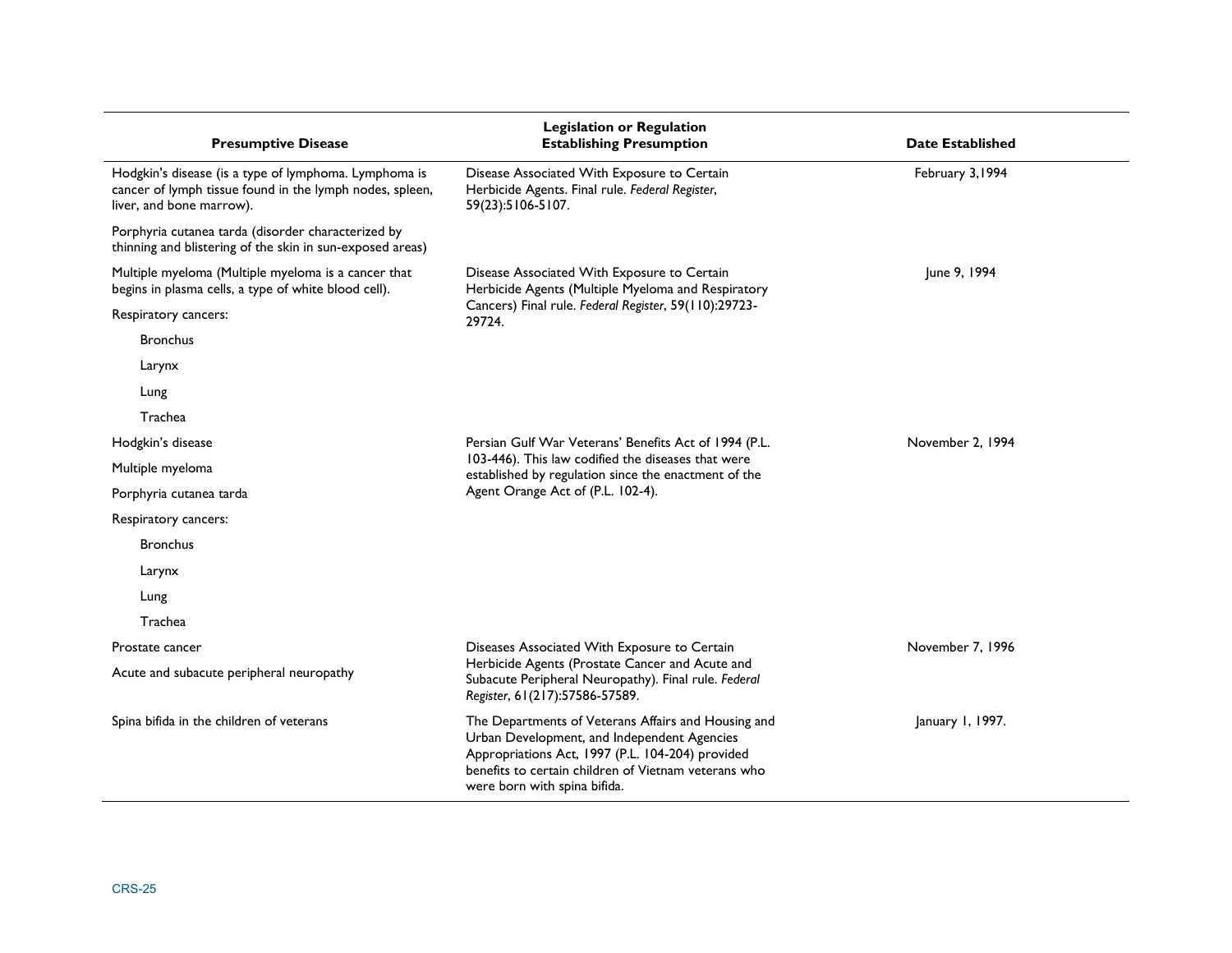| <b>Presumptive Disease</b>                                                                                                                                                                               | <b>Legislation or Regulation</b><br><b>Establishing Presumption</b>                                                                                                                                                                                                                             | <b>Date Established</b> |
|----------------------------------------------------------------------------------------------------------------------------------------------------------------------------------------------------------|-------------------------------------------------------------------------------------------------------------------------------------------------------------------------------------------------------------------------------------------------------------------------------------------------|-------------------------|
| Type 2 Diabetes (Type 2 diabetes" is also referred to as<br>"Type II diabetes mellitus" or "adult-onset diabetes").                                                                                      | Disease Associated With Exposure to Certain<br>Herbicide Agents: Type 2 Diabetes. Final rule. Federal<br>Register, 66(89):23166-23169.                                                                                                                                                          | May 8, 2001             |
| Diabetes mellitus (Type 2).                                                                                                                                                                              | Veterans Education and Benefits Expansion Act of 2001<br>(P.L. 107-103) codified Type 2 Diabetes that was<br>established by regulation.                                                                                                                                                         | December 27, 2001       |
| Chronic lymphocytic leukemia (is cancer of a type of white<br>blood cells called lymphocytes).                                                                                                           | Disease Associated With Exposure to Certain<br>Herbicide Agents: Chronic Lymphocytic Leukemia. Final<br>rule. Federal Register, 68(200):59540- 59542.                                                                                                                                           | October 16, 2003        |
| Some birth defects in the children of female veterans. <sup>3</sup>                                                                                                                                      | The Veterans Benefits and Health Care Improvement<br>Act of 2000 (P.L. 106-419) required the VA to identify<br>and establish birth defects through regulations. Error!<br>Reference source not found. Final rule, Federal<br>Register 67 (147) Federal Register 49585 -49590, July 31,<br>2002. | December 1, 2001        |
| AL amyloidosis (Amyloidosis occurs when abnormal<br>proteins build up and form deposits. The deposits can<br>collect in organs such as the kidney and heart).                                            | Presumptive Service Connection for Disease<br>Associated With Exposure to Certain Herbicide<br>Agents: AL Amyloidosis. Final Rule. Federal Register<br>74(87):21258-21260.                                                                                                                      | May 7, 2009             |
| Hairy cell leukemia and other chronic B-cell leukemias<br>(rare cancer of the blood. It affects B cells, a type of white<br>blood cell (lymphocyte)).                                                    | Diseases Associated With Exposure to Certain<br>Herbicide Agents (Hairy Cell Leukemia and Other<br>Chronic B-Cell Leukemias, Parkinson's Disease and<br>Ischemic Heart Disease). Final rule. Federal Register<br>75(168):53202-53216.                                                           | August 31, 2010         |
| Parkinson's disease (Parkinson's disease is a disorder that<br>affects nerve cells, or neurons, in a part of the brain that<br>controls muscle movement).                                                |                                                                                                                                                                                                                                                                                                 |                         |
| Ischemic heart disease ("an inadequate supply of blood and<br>oxygen to a portion of the myocardium; it typically occurs<br>when there is an imbalance between myocardial oxygen<br>supply and demand"). |                                                                                                                                                                                                                                                                                                 |                         |

**Source:** Table prepared by the Congressional Research Service based on Appendix F of in National Academy of Sciences, Institute of Medicine, *Improving the Presumptive Disability Decision-Making Process for Veterans*, Washington, DC, 2008, pp. F2-F43 and *Federal Register* notices.

**Notes:** Definitions and/or description of diseases obtained from MedlinePlus of the National Institutes of Health http://www.nlm.nih.gov/medlineplus/ and from *Federal Register* notices accompanying the establishment of presumptive diseases.

a. Covered birth defects include, but are not limited to, the following: (1) Achondroplasia; (2) Cleft lip and cleft palate; (3) Congenital heart disease; (4) Congenital talipes equinovarus (clubfoot); (5) Esophageal and intestinal atresia; (6) Hallerman-Streiff syndrome; (7) Hip dysplasia; (8) Hirschprung's disease (congenital megacolon); (9)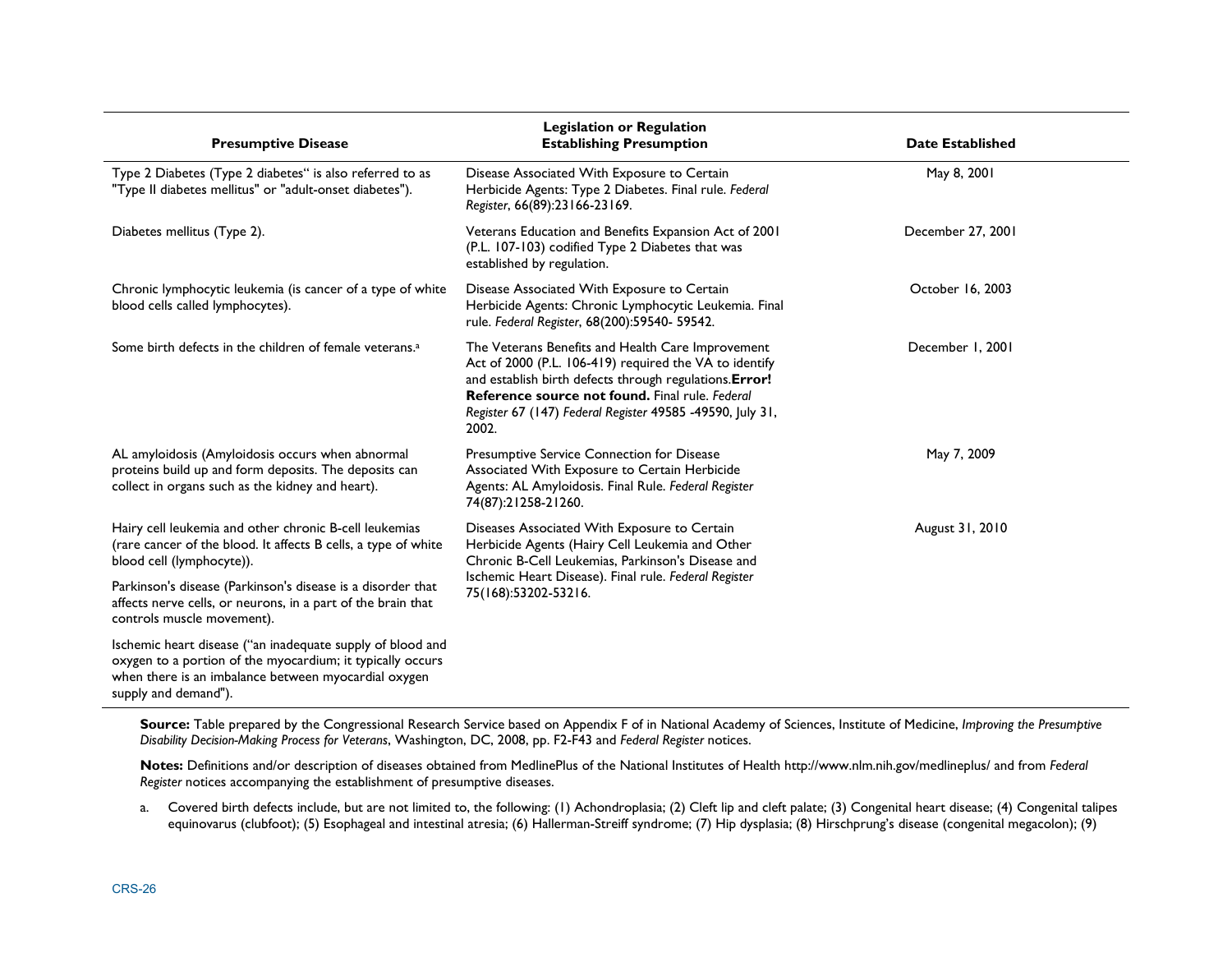Hydrocephalus due to aqueductal stenosis; (10) Hypospadias; (11) Imperforate anus; (12) Neural tube defects (including spina bifida, encephalocele, and anencephaly); (13) Poland syndrome; (14) Pyloric stenosis; (15) Syndactyly (fused digits); (16) Tracheoesophageal fistula; (17) Undescended testicle; and (18) Williams syndrome (38 C.F.R. §3.815

b. Based on a health study completed in October 1998, titled ''Women Vietnam Veterans Reproductive Outcomes Health Study'' conducted by VA of 8,280 women Vietnam-era veterans. See, Han Kang et al., "Pregnancy outcomes among U.S. women Vietnam veterans," *American Journal of Industrial Medicine*, vol. 38, no. 4 (October 2000), pp. 447-454.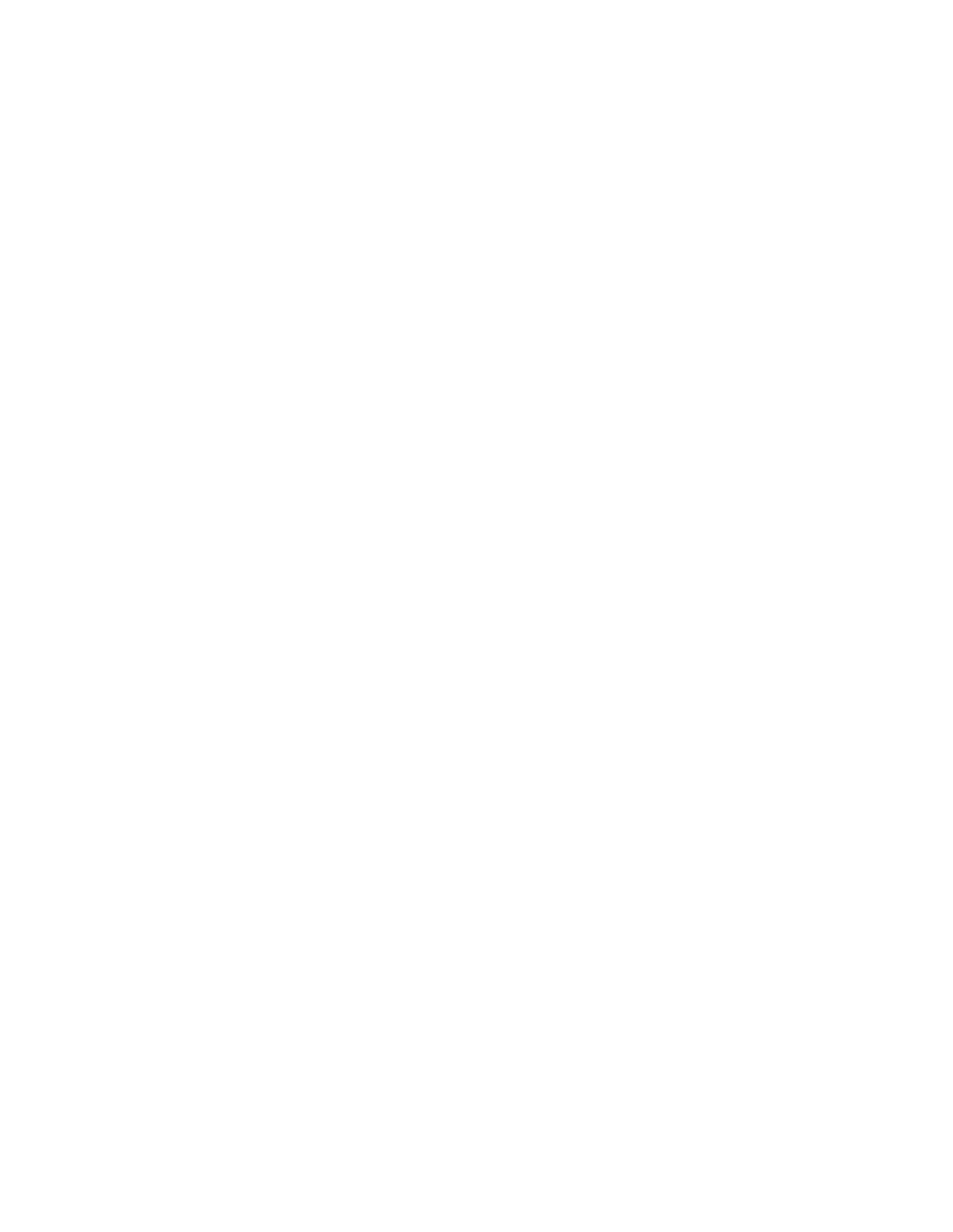## **Appendix B. Summary of VA's Review of IOM Reports78**

The VA has not adopted formal procedures governing its internal review of IOM reports. However, practice has been it involves a three-tiered review. In the first tier, a "Working Group" of VA employees from different operational elements of the VA reviews the IOM report and any other relevant evidence and prepares a summary of its assessment and a statement of recommendations or options. This summary is intended for the benefit of a "Task Force" composed of high-level VA officials. In the second tier, the Task Force, based on the Working Group's input, provides recommendations to the Secretary, usually in the form of a separate written report. In the third tier, the Secretary determines, based on the Task Force's input, whether a presumption of service connection is warranted for any disease.

## **VA Working Group**

The Working Group ordinarily consists of members of the Office of Public Health and Environmental Hazards (OPHEH) of the Veterans Health Administration (VHA), the Compensation and Pension Service (C&P Service) of the Veterans Benefits Administration (VBA), and representatives from the Office of the General Counsel (OGC). Additionally, the Working Group often includes other VHA personnel with specialized medical training or experience concerning a health issue implicated by a particular IOM report. Members are assigned to the Working Group by supervisory personnel within VHA, VBA, and OGC. The Working Group convenes after receiving the briefing from the IOM committee. Prior to the meeting, VHA personnel seek to identify, based on the IOM report and the committee briefing, the diseases that may warrant special consideration because the IOM's findings with respect to those diseases appear to be potentially significant. At the initial Working Group meeting, VHA provides the Working Group members with additional information concerning those diseases, including copies of any significant scientific studies identified in the IOM report and other information concerning matters such as the course of the disease, known causes or risk factors, related conditions or health effects, latency periods (if any), and any other known relevant information. OGC representative briefs the Working Group on the legal standard governing the Secretary's decision. Members of the Working Group discuss whether any of the IOM's findings appear to be potentially significant, in that they might warrant a presumption of service connection for a particular disease or diseases, and the strength of the scientific evidence with respect to such diseases. The Working Group will attempt to reach consensus as to whether the scientific evidence appears to warrant a presumption of service connection for any diseases under the applicable legal standard. If the Working Group reaches agreement that a presumption is or is not warranted on the basis of the scientific evidence and the legal standard, it will agree to put forth a recommendation based on that conclusion. In arriving at such recommendations, the Working Group relies on scientific evidence and the legal standard, and does not consider matters of governmental policy or cost. If the Working Group concludes that the scientific evidence and legal standard do not provide a clear basis for recommending for or against establishing a presumption, but permit a range of options, the Working Group agrees to set forth a range of options for decision by VA policy-making officials. In those circumstances, the Working Group

<sup>78</sup> Adapted from Department of Veterans Affairs, Office of the Secretary, *Final Draft Report of Department of Veterans Affairs Gulf War Illness Task Force to the Secretary of Veterans Affairs*, March 29, 2010, pp. 86-87.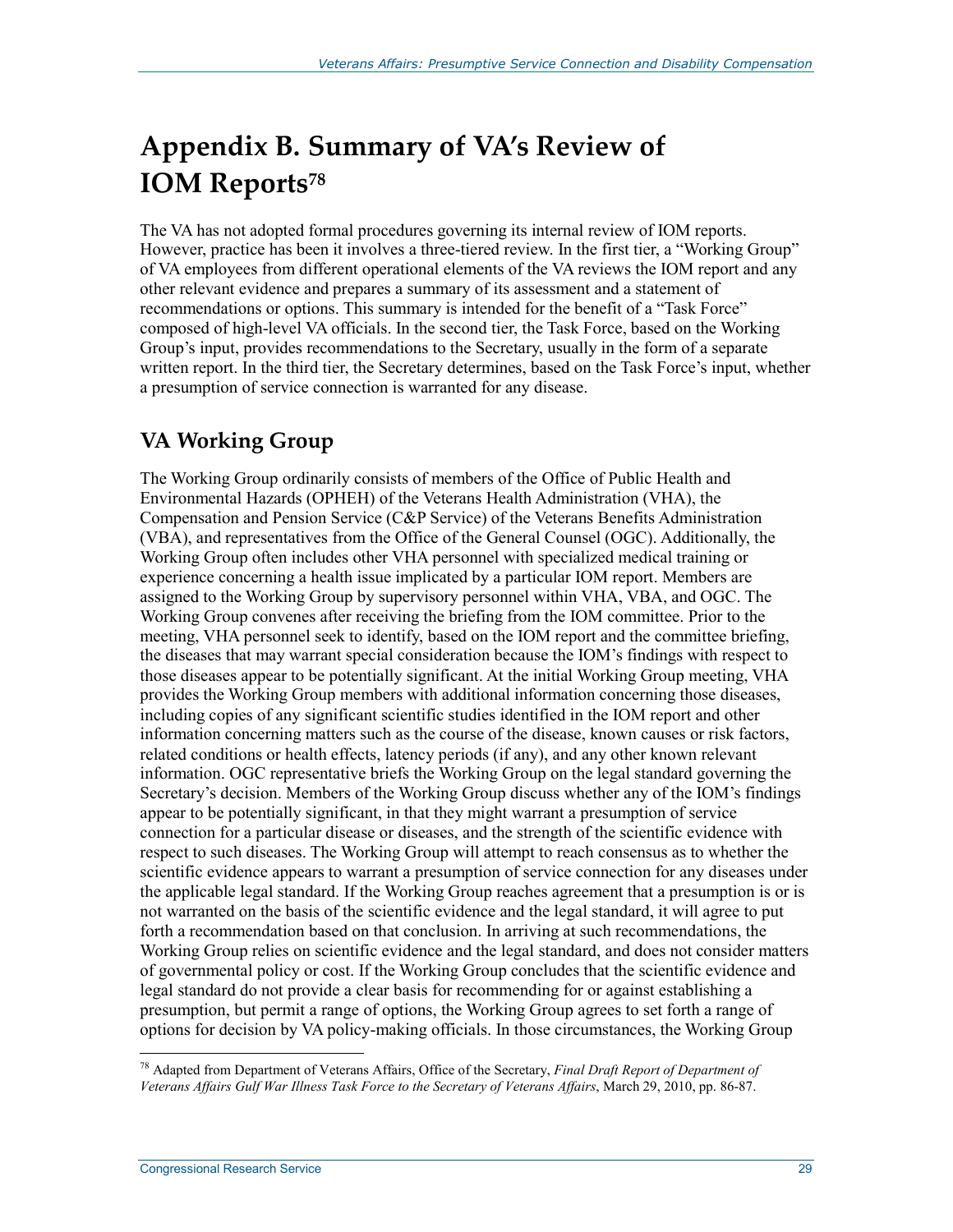will discuss the factors that preclude a clear recommendation, which may include ambiguity in the governing statutory standard as applied to certain IOM findings, the limited or conditional nature of the IOM's findings with respect to certain diseases, or other factors. The Working Group will discuss the decisional options available to the Secretary and may also discuss the factors that may be relevant to the Secretary's decision among those options. To this extent, the Working Group may discuss the policy considerations that would be relevant to the Secretary's choice among permissible courses of action. Once the Working Group has reached agreement concerning its recommendations or presentation of options, a written report is completed. The Report will contain (1) a summary of the issues to be decided under applicable law and the IOM report, (2) a summary of the findings contained in the IOM report, (3) a summary of the legal standard governing VA's decision, (4) a summary of the Working Group's analysis of the medical evidence in relation to the legal standard, particularly with respect to any potentially significant findings in the IOM report, and (5) a statement of the Working Group's recommendations or of the options identified by the Working Group. The Working Group does not prepare or obtain a cost estimate for the options, although it may provide general information concerning, e.g., the prevalence rates of certain diseases under consideration. If the Working Group report lists a range of options available to the Secretary, it would identify the scientific and legal considerations relevant to the Secretary's choice among those options, and may also identify policy implications associated with various options.

### **VA Task Force**

The Task Force consists of the Under Secretary for Health, the Under Secretary for Benefits, the General Counsel, and the Assistant Secretary for Policy and Planning. There is no established procedure for the Task Force's deliberations. Task Force members receive a copy of the Working Group report and, based on that report, provide advice to the Secretary concerning the Secretary's determination, which may include recommendations based upon the options, if any, outlined by the Working Group. The Task Force often, though not always, provides a separate report to the Secretary.

### **Secretary**

Based on the Task Force's report, the Secretary determines whether or not to establish presumptions for any diseases discussed in the IOM report and directs appropriate action to implement the decision.